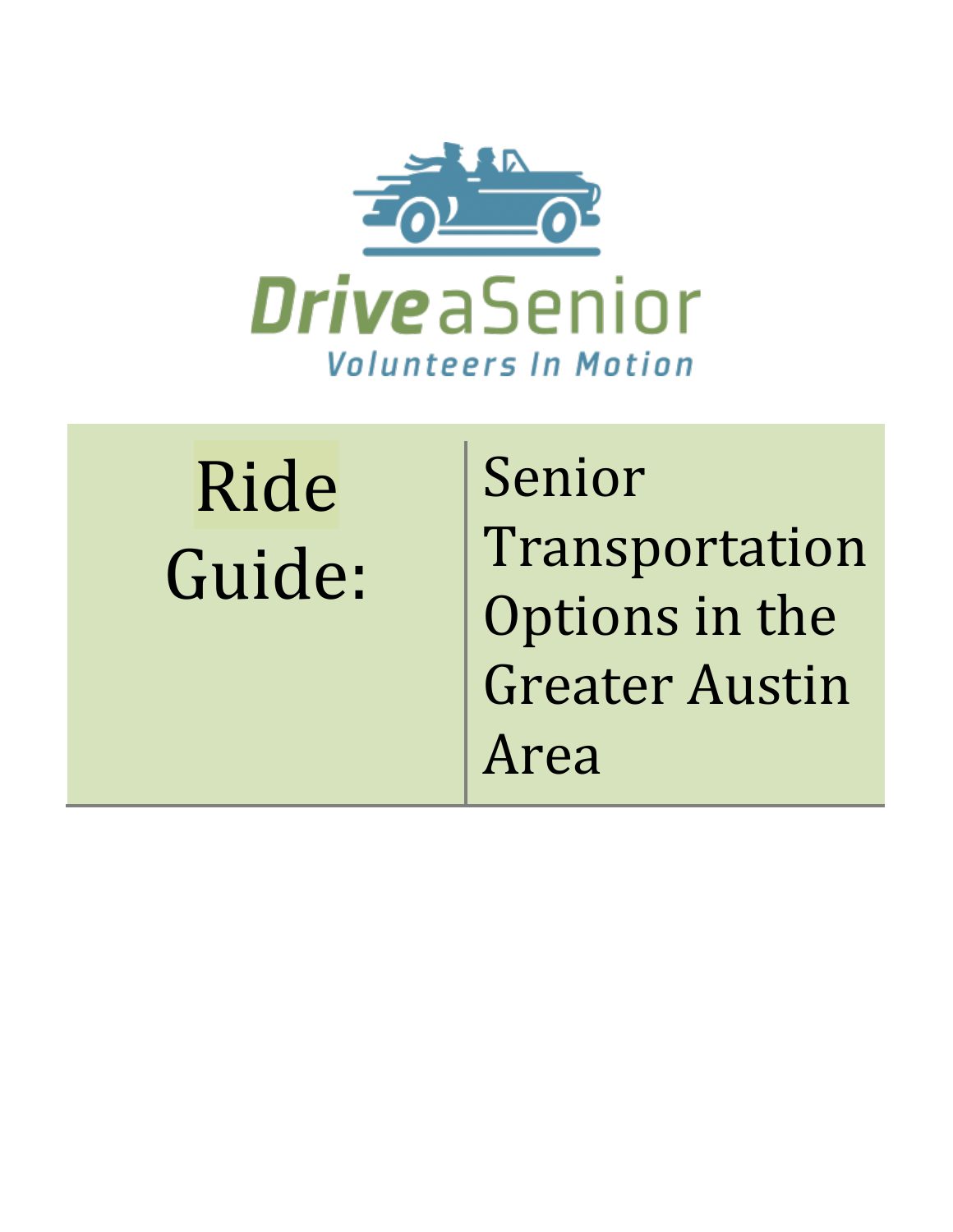## **Table of Contents**

| Driver's license renewal and State Identification cards.3 |  |
|-----------------------------------------------------------|--|
|                                                           |  |
|                                                           |  |
|                                                           |  |
|                                                           |  |
|                                                           |  |
| Parks and Recreation Dept transportation  13              |  |
|                                                           |  |
|                                                           |  |
| Home health and personal care services 13                 |  |
|                                                           |  |
|                                                           |  |
|                                                           |  |
|                                                           |  |
|                                                           |  |
|                                                           |  |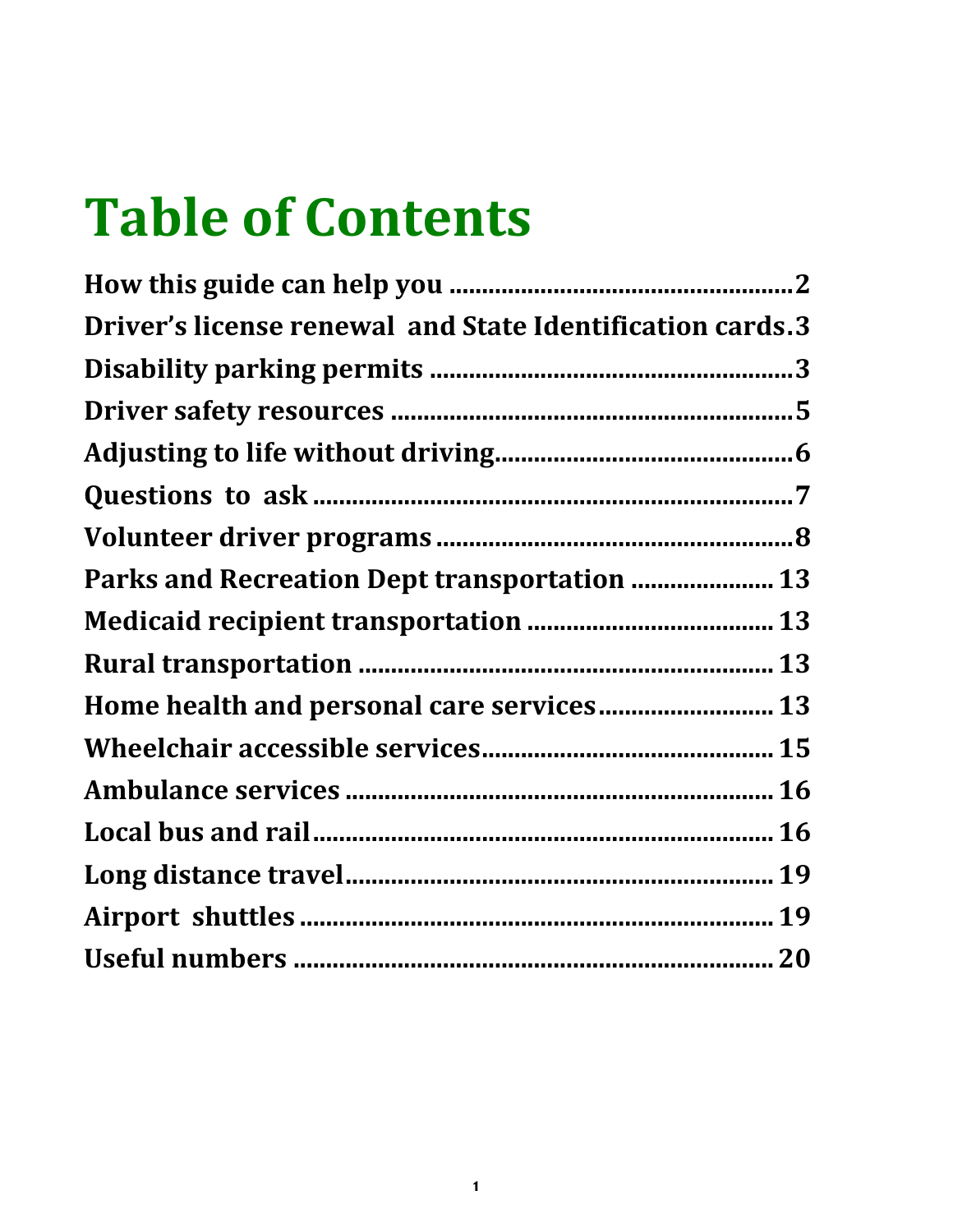#### **HOW THIS GUIDE CAN HELP YOU**

Many older Americans think giving up the car keys means giving up independence. In the Austin metropolitan area, that does not have to be the case. This Ride Guide will aid you in finding the transportation option that best suits your needs or the needs of someone you know. The following are common situations and suggestions for how to remain mobile and actively involved in the community.

#### If you still drive and plan to keep driving as long as you safely can:

- Take a driver safety course designed for older drivers to keep your skills sharp. You will learn how to deal with changes in your vision, flexibility, reaction time and medications.
- Review drivers' safety resources so you spot potential problems before they become serious.
- Adjust your car for comfort and safety by following *Carfit* practices (see page 5--Adjusting your vehicle).

#### If you have cut back on driving and are looking for other ways to get around:

- Use public transportation (taxi or bus) for rides to shorter destinations.
- If using the bus is difficult, you might be eligible for a volunteer service that picks you up at home and takes you to your destination.

#### If you are concerned about a friend or family member who probably should **not be driving anymore:**

- Access publications that provide tips about how to talk to friends and family about driving.
- Get the latest information about Department of Motor Vehicles' policies on testing, reporting and license renewal.
- Help the older driver get a formal driving assessment.

#### If you do not drive, bus routes just do not go where you need to go, or you know you cannot use public transportation:

- Apply for a paratransit service like MetroAccess or CARTS.
- Call a volunteer driving program to see if you are eligible for services.
- Use a taxi for destinations that are not far from your home.

#### If you need help from another person in order to go anywhere:

- Ask if your personal care service or home health agency has someone who can stay with you at the destination.
- Inquire if family or friends can accompany you to destinations.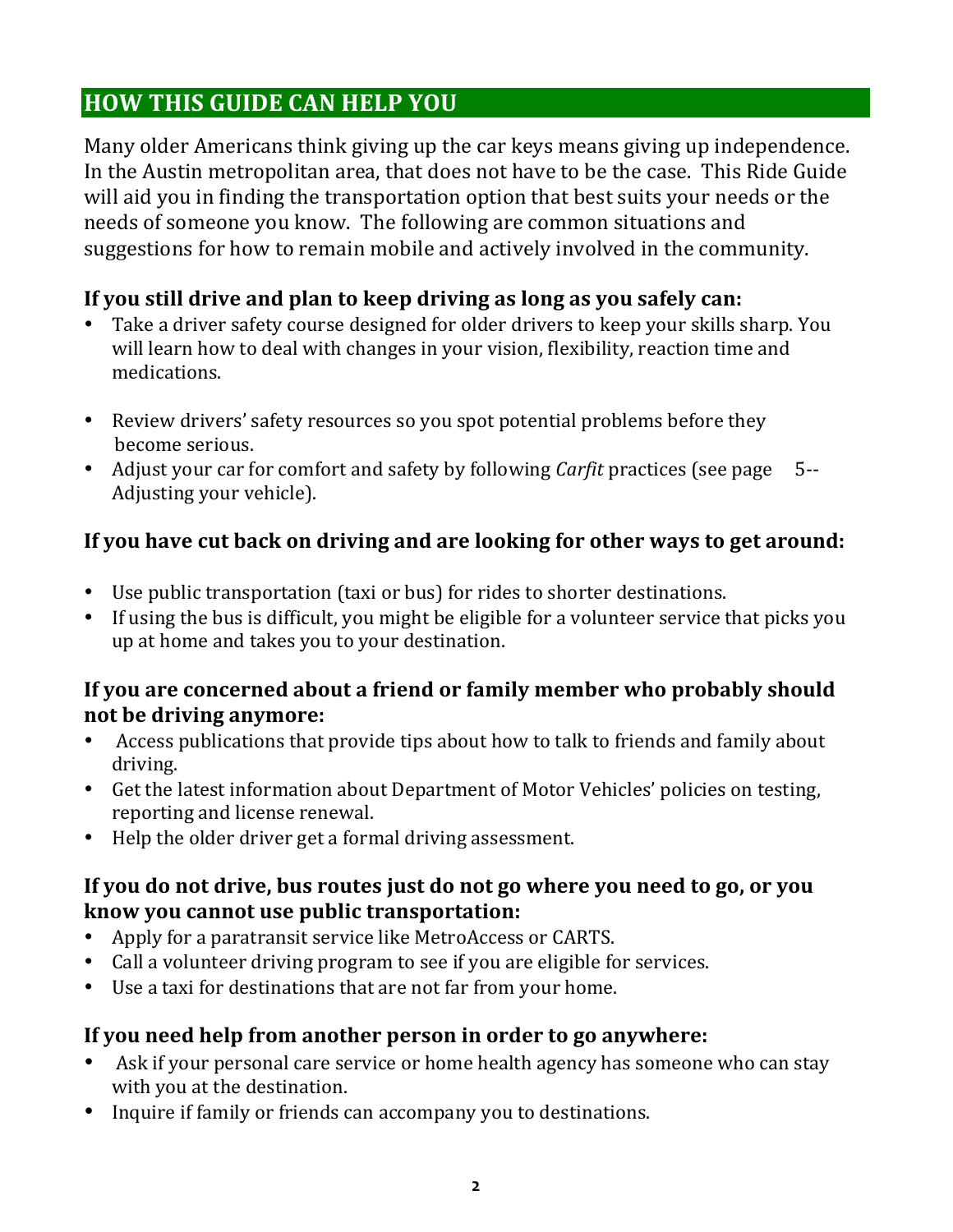#### **DRIVER'S LICENSE RENEWAL AND STATE IDENTIFICATION CARDS**

#### **License Renewal for Senior Drivers**

Texas drivers who are 79 years of age or older at the time their current driver license expires are required to renew their license in person at a local Department of Transportation office. Drivers over 85 years of age can only renew it for a 2-year period. In addition to taking a vision test, you may be asked to take a written knowledge test as well. In preparation for this, you can review the Texas Drivers Handbook and take practice tests before going for your license renewal. For licenserelated inquiries, call (877) 452-9060 or email webhelp@texasonlinehelp.com

#### **Texas!State!Identification**

Many older drivers continue to renew their driver's licenses even after "giving up" the car keys" to have it for identification. Non-drivers can obtain a State Identification card that is an official document for identification.

#### **The Texas Department of Public Safety- Drivers Licenses Division issues** driver's licenses and state identifications

For general Information and neighborhood bureau locations:  $(512)$  424-2000 www.txdps.state.tx.us

#### **DISABILITY!PARKING!PERMITS**

Disability parking is available to individuals who have an approved disability placard or disability license plate. Physicians complete forms that you obtain from the County Tax assessor's office. Physicians must clarify whether your disability is temporary (6 months for \$5) or permanent (4 year renewal cycle-no charge), and whether the reason is mobility, or non-mobility related.



The Disability Parking Placard is convenient to use when you are a passenger in someone else's vehicle too.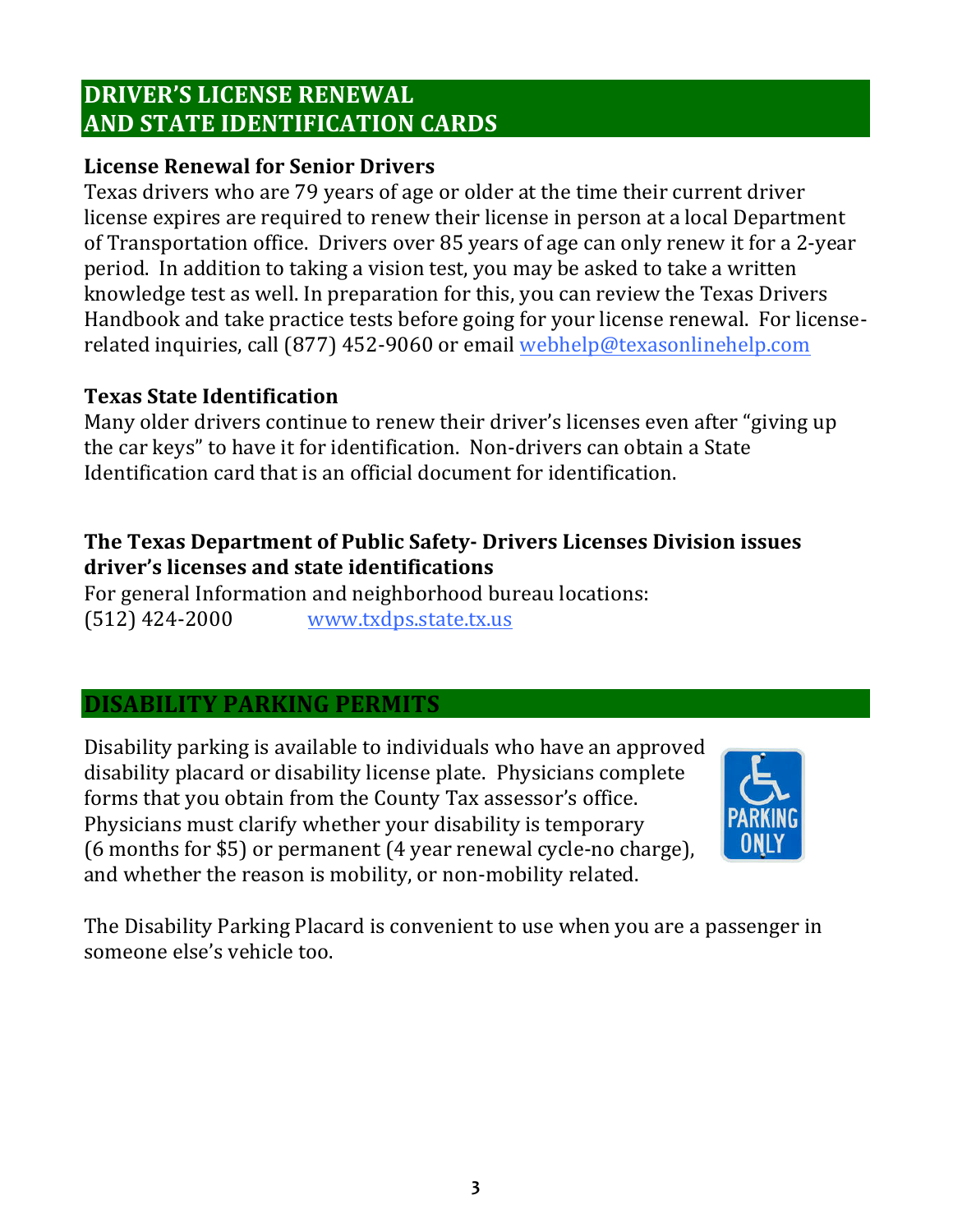#### For forms and other information about disability parking:

| County                   | <b>Phone</b>       | <b>Web Address</b>        |
|--------------------------|--------------------|---------------------------|
| <b>Bastrop County</b>    | $(512)$ 332-7261   | www.co.bastrop.tx.us      |
| <b>Blanco County</b>     | $(830) 868 - 7178$ | www.co.blanco.tx.us       |
| <b>Burnet County</b>     | $(512)$ 756-5494   | www.burnetcountytexas.org |
| <b>Caldwell County</b>   | 512) 398-1830      | www.co.caldwell.tx.us     |
| <b>Fayette County</b>    | $(979)$ 968-3164   | www.co.fayette.tx.us      |
| <b>Hays County</b>       | (512) 393-5545     | www.tax.co.hays.tx.us     |
| Lampasas County          | $(512) 556 - 8271$ | www.co.lampasas.tx.us     |
| Llano County             | $(325)$ 247-4165   | www.co.llano.tx.us        |
| Lee County               | $(979) 542 - 2640$ | www.co.lee.tx.us          |
| <b>Travis County</b>     | (512) 854-9473     | www.traviscountytax.org   |
| <b>Williamson County</b> | $(512)$ 943-1102   | www.wilco.org             |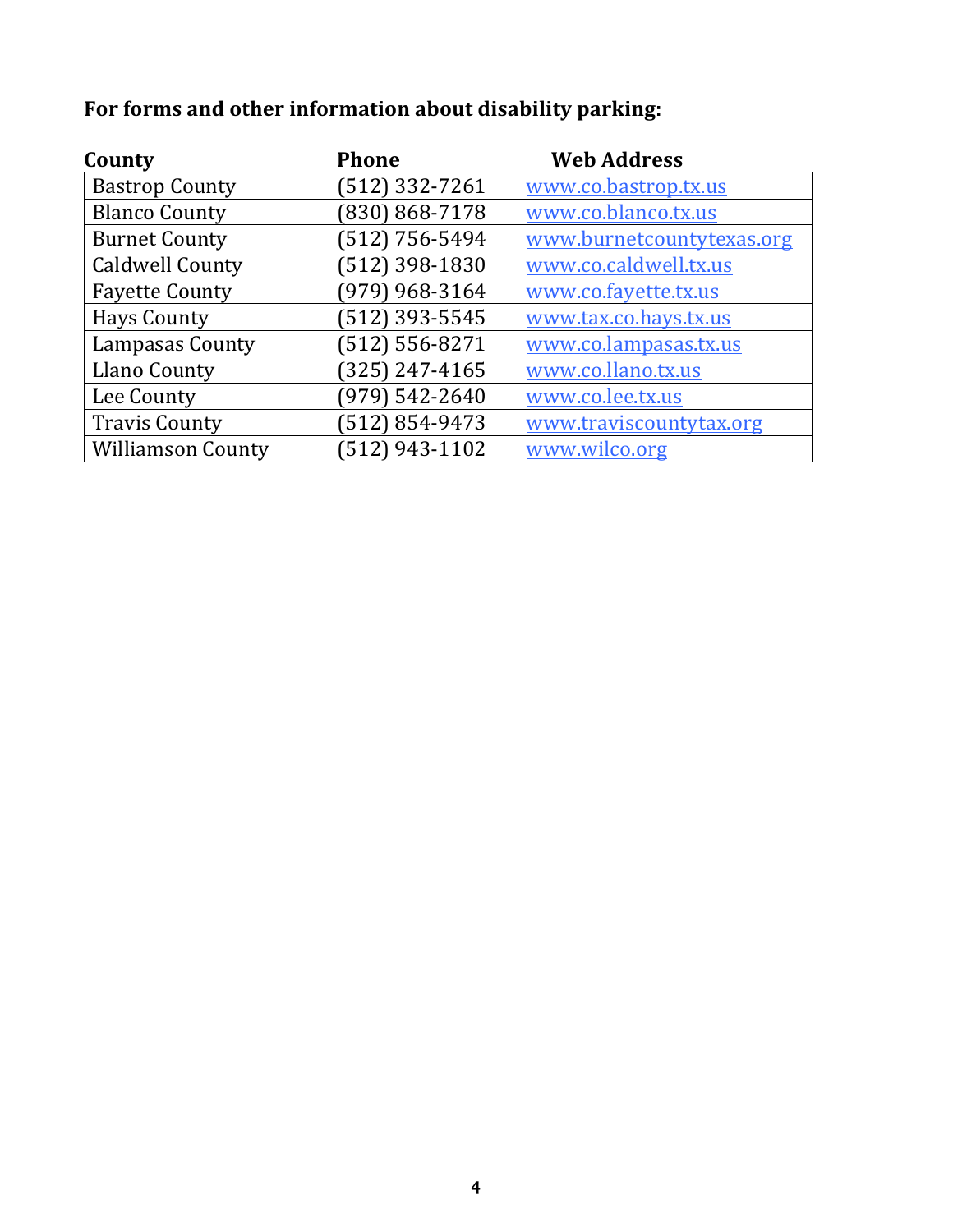#### **DRIVER!SAFETY!RESOURCES**

#### **AARP!!!!!!!!!!!!!!!!!!!!!!!!!!!!!!!!!!!!!!!!!!!!!**

The AARP Driver Safety Program offers local classes for drivers age 50 and over. Courses cover many topics related to being an older driver such as traffic rules, staying flexible, and medications. It covers normal age-related physical changes, and how to adjust driving to allow for these changes. Many insurance companies offer a discount to AARP Driver Safety graduates.

For information on AARP Driver Safety courses in the area, and for other helpful information, call  $(888)$  AARP-NOW or  $(888)$  227-7669 or go to www.aarpdriversafety.org

#### **Adaptive!Driving!Program**

St. David's Rehabilitation Center offers a comprehensive driver evaluation and training program for people who experience medical or age-related difficulties that hamper the ability to drive a vehicle. Therapists use objective, standardized data from clinical tests and on the road driving to determine the patient's: ability to drive; ability to use adaptive equipment if necessary; and willingness to participate in training sessions. Recommendations may include advanced driver training or the need to defer from driving.

St. David's Rehabilitation Center 1005 E. 32nd St. Austin, TX 78705  $(512) 544 - 8140$ www.stdavidsrehab.com

#### **AAA Foundation for Traffic Safety**

If you are unsure of your ability to drive safely, you can measure your driving skills by doing a self-assessment. Go to www.seniordrivers.org to find ways to help you test and improve your driving. Additionally, the AAA Foundation for Traffic Safety shares how aging affects driving, how to help a senior driver plan for driving retirement, and much more at www.aaaseniors.com

| AAA South Austin       |                         |  |
|------------------------|-------------------------|--|
| 4970 Hwy 290 W Ste 310 | <b>AAA North Austin</b> |  |
| Austin, TX 78735       | 13376 Hwy 183 N Ste 108 |  |
| (512) 444-4757         | Austin, TX 78750        |  |
|                        | $(512)$ 335-5222        |  |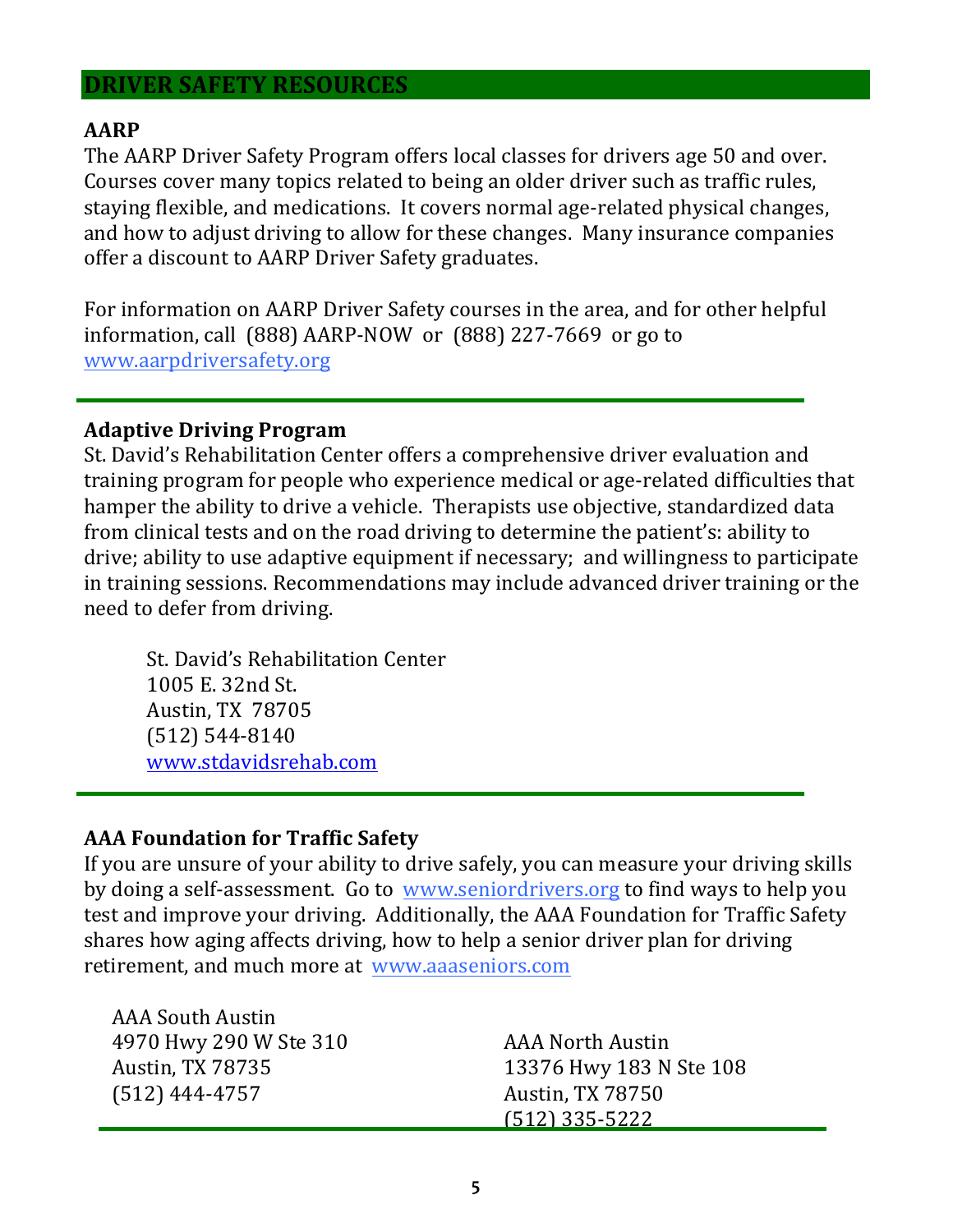#### **Driving!Decisions!Workbook**

The University of Michigan developed a 47-page workbook to help older drivers evaluate their ability to drive safely. The workbook is available online at www.um-saferdriving.org

#### **Adjusting Your Vehicle**

Proper adjustment of seats, mirrors, headrests, and steering wheel can help keep you driving safely. Using simple devices can help compensate for physical changes or simply make a vehicle fit you more comfortably and safely. Easy to follow instructions based on the CarFit program are at www.car-fit.org Contact Faith in Action Caregivers-West Austin for information about CarFit programs available in the Austin metropolitan area:  $(521)$  472-6339.

#### **Family Conversations with Older Drivers**

The Hartford insurance company and the MIT AgeLab developed a guide to help families have productive and caring conversations with older adults about driving safety. A 24-page free brochure called "We need to talk...Family conversations with older drivers" is available by mail from The Hartford-We Need to Talk, 200 Executive Boulevard, Southington, CT 06489. For information on dementia and driving, write for a copy of the "At the Crossroads: Family Conversations about Alzheimer's Disease, Dementia & Driving" brochure: The Hartford-At the Crossroads, 200 Executive Boulevard, Southington, CT 06489. Additional information is available and both booklets can be downloaded free from www.safedrivingforalifetime.com

#### **National Center on Senior Transportation**

Information and resources for older drivers and for caregivers who provide transportation for older adults is available at  $(866)$  528-NCST, or at the website www.seniortransportation.net

This is a comprehensive online source for various mind, muscle, vision and range of motion assessments.

www.elderlydrivingassessments.com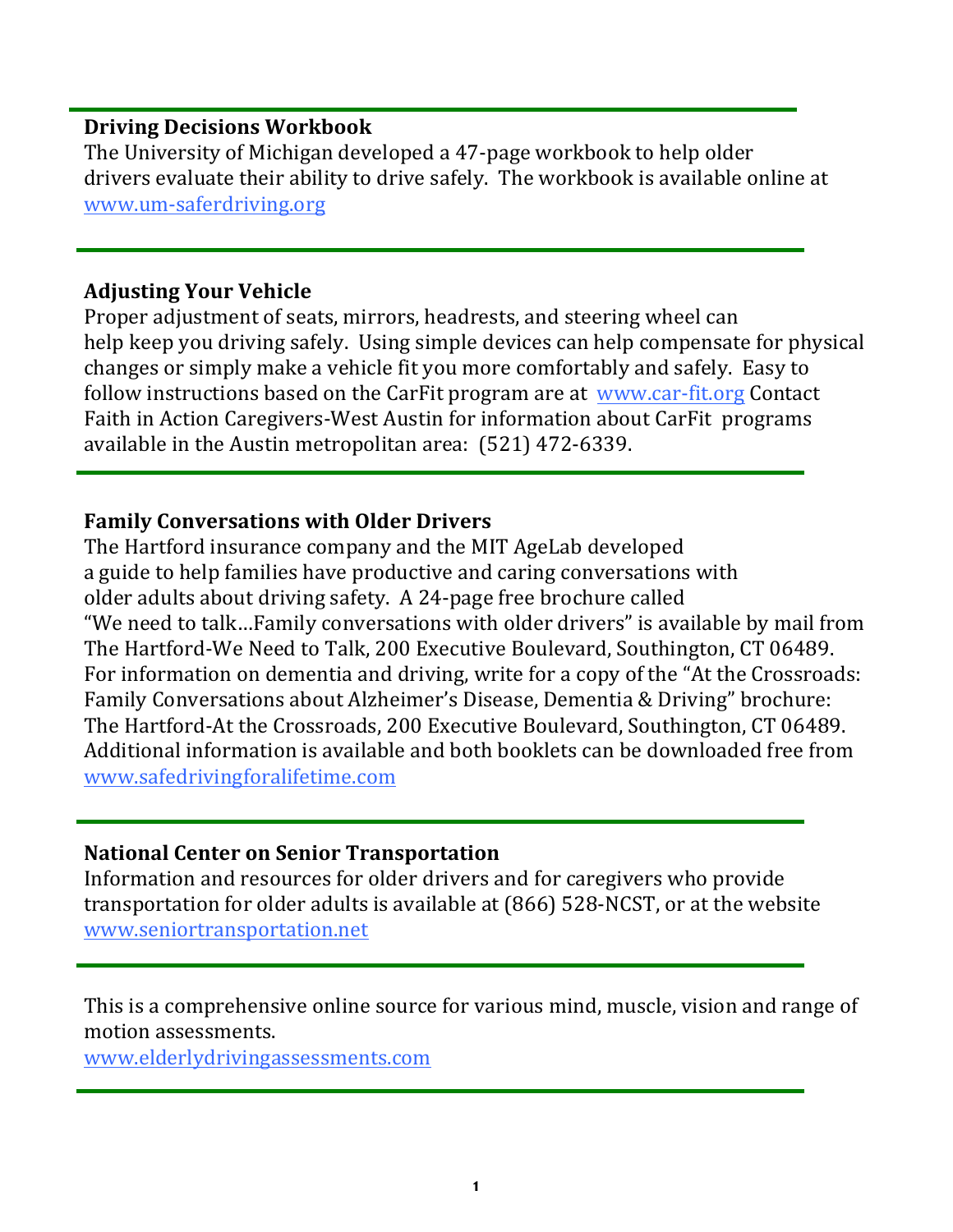#### **ADJUSTING!TO!LIFE!WITHOUT!DRIVING**

Adjusting to life without a car may be difficult at first. Hopefully, you have participated in the decision to stop driving and found other ways to continue your routine activities. Some tips may help to make the transition.

#### **Reach!out!to!others**

Many seniors have difficulty asking family and friends for rides. You can be proactive and make it comfortable for everyone. Perhaps your adjustment is easier if you keep your car and have others drive it. The first few times you try out a new service or ride the bus, make it fun by asking a family member or friend to ride with you until you feel more confident.

#### **Stay!positive**

Use positive language to describe your situation. For example, think about the money saved on car insurance, maintenance, registration and gasoline. If necessary, it is one of the advantages of giving up your car and leaves you able to pay for alternative transportation. Thinking about your transition as something that you can handle will speed the adjustment.

**If you cannot go out to get something, have it come to you. Many stores will** deliver their products straight to your door.

- Consider having your groceries delivered. Many stores have free delivery or deliver for a low fee. You can also ask your family, friends, or volunteers from your local community center, church, or synagogue, to pick up your groceries for you.
- Order your medicines by mail. Not only is this more convenient—it is often less expensive. Only order from pharmacies that you know and trust.
- Consider having your meals delivered to you or order meals online from a meal delivery service.
- Learn to shop on the Internet. There are many conveniences and interesting information at your fingertips on the World-Wide Web. Contact Austin Groups for the Elderly at  $(512)$  455-4611 or visit www.seniornetaustin.org for special computer courses for older adults.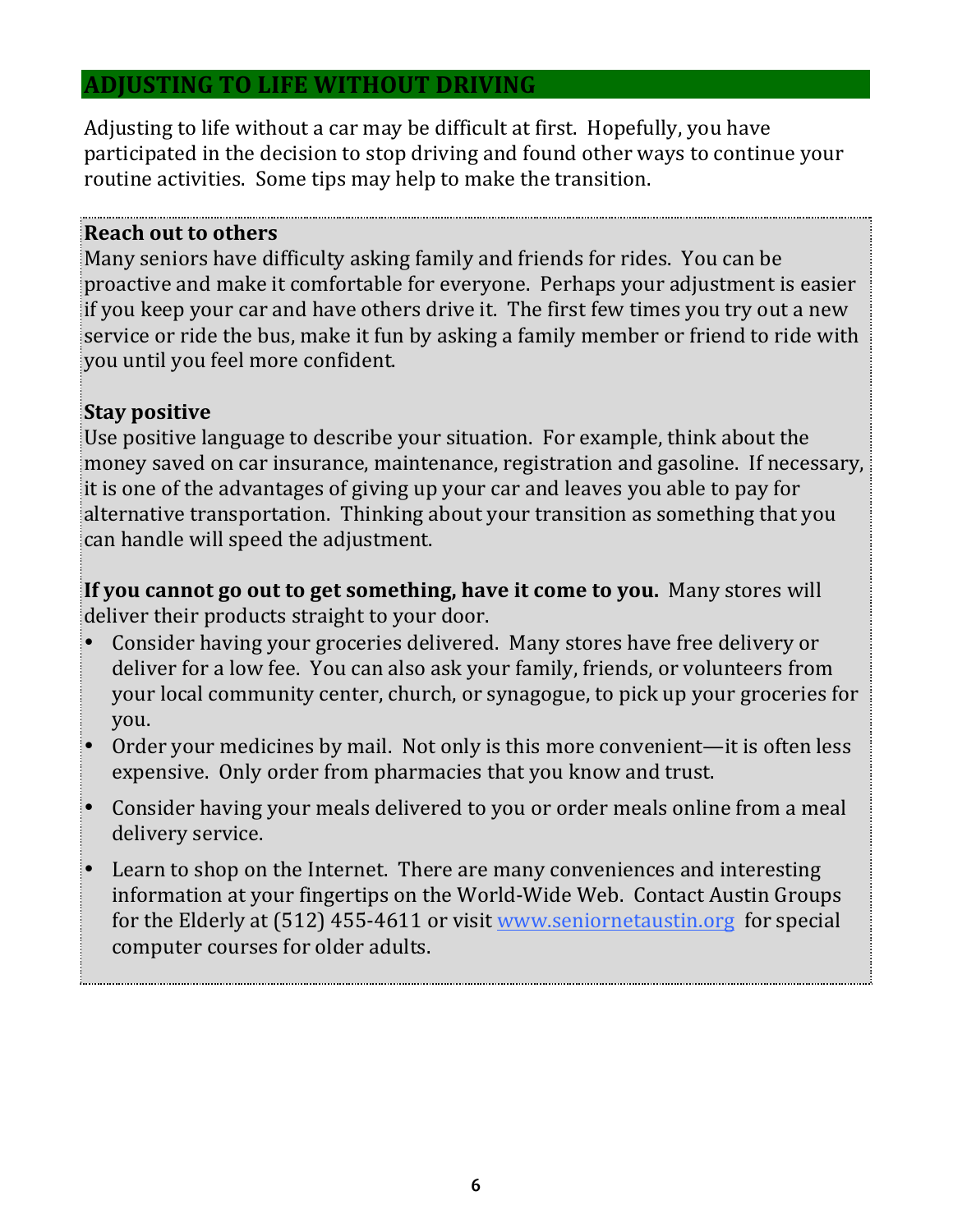#### **QUESTIONS TO ASK**

Consider the following questions before deciding on a transportation option.

- 1. What is the service area?
- 2. Is there a limitation on distance?
- 3. How much will the service cost?
- 4. Do insurance companies pay for rides provided by the service?
- 5. Are there requirements to qualify for the service? If so, what are they?
- 6. Is there an evaluation that must take place prior to the first ride?
- 7. Is there a required membership fee that must be paid before scheduling rides with the service?
- 8. How far in advance must riders make reservations?
- 9. Are rides available in the evenings, on weekends or on holidays?
- 10. Are rides only for medical appointments?
- 11. Is service only curb-to-curb or can riders have assistance?
- 12. Are riders who use wheelchairs able to use the service?
- 13. Do riders stay in their wheelchair, or must they transfer to a seat during the ride?
- 14. Is there an escort or attendant in the vehicle with the driver?
- 15. Does someone stay with the rider during appointments?
- 16. Can a family member serve as an escort? If so, is there an extra cost associated?
- 17. Will there be a wait when picked up from home? If so, how long?
- 18. Will there be a wait when picked up for my return trip? If so, how long?
- 19. Will the driver or attendant come into the office/building for the return trip?
- 20. Will other passengers be riding? If so, what is the maximum length of time of the ride while others are being pick-up/dropped-off?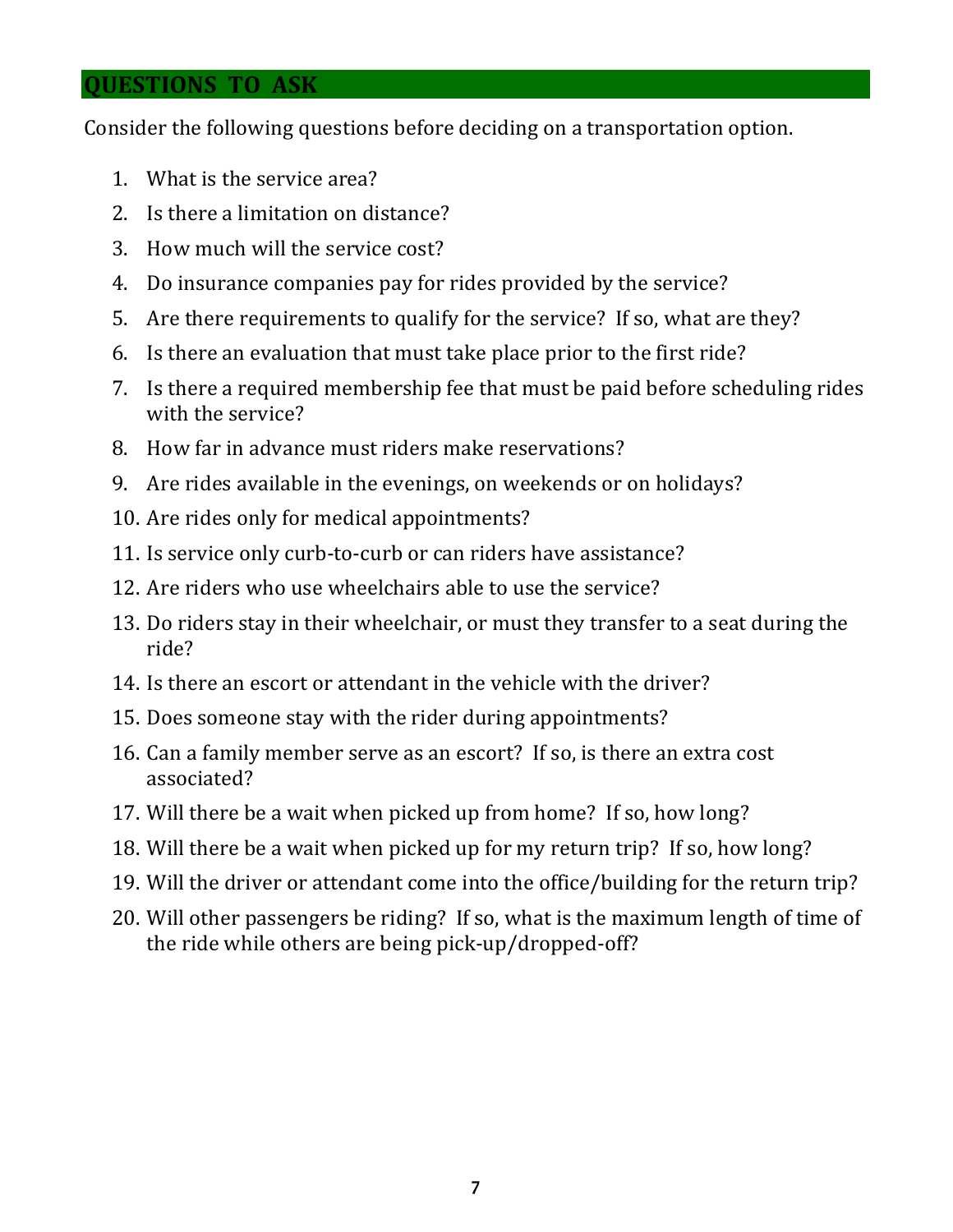#### **VOLUNTEER!DRIVER!PROGRAMS**



Drive a Senior is a network of neighborhood-based volunteer driver organizations in the Austin metropolitan area. The volunteers, who use their own vehicles, can serve as your companions while providing transportation.

Volunteers will drive you to the grocery store, bank, medical appointments, beauty shops, or on errands. You can also get a ride to attend social or recreational activities. You can ask for a round trip ride or a one-way ride.

| Curb-to-Curb:      | You walk to the volunteer's vehicle on own when       |
|--------------------|-------------------------------------------------------|
|                    | they arrive. Volunteer drops you off at your          |
|                    | destination and returns to pick you up later for the  |
|                    | return trip to your home.                             |
| Door-to-Door:      | A volunteer comes to your door, assists you into the  |
|                    | vehicle, and escorts you to the door of your          |
|                    | destination. A volunteer returns later to pick you up |
|                    | and assists you home to your door.                    |
| Door-through-Door: | A volunteer comes into your home, assists you into    |
|                    | the vehicle and escorts you into your destination,    |
|                    | staying for the duration. A volunteer then drives you |
|                    | home, assisting you into your home.                   |

#### **Drive a Senior volunteers provide transportation based on your needs:**

- There is no charge to riders. Service is supported through contributions from riders and community funders.
- Enrollment is available to older adults who are still living independently in the community.
- Volunteers do not transport wheelchairs, but will bring a wheelchair to the car if there is one available at your destination.
- All services are based on volunteer availability; weekdays, evenings and weekends service, with 3-5 business days advance notice.
- Go to www.driveasenior.org for more information.
- $\bullet$  Call to schedule an enrollment interview.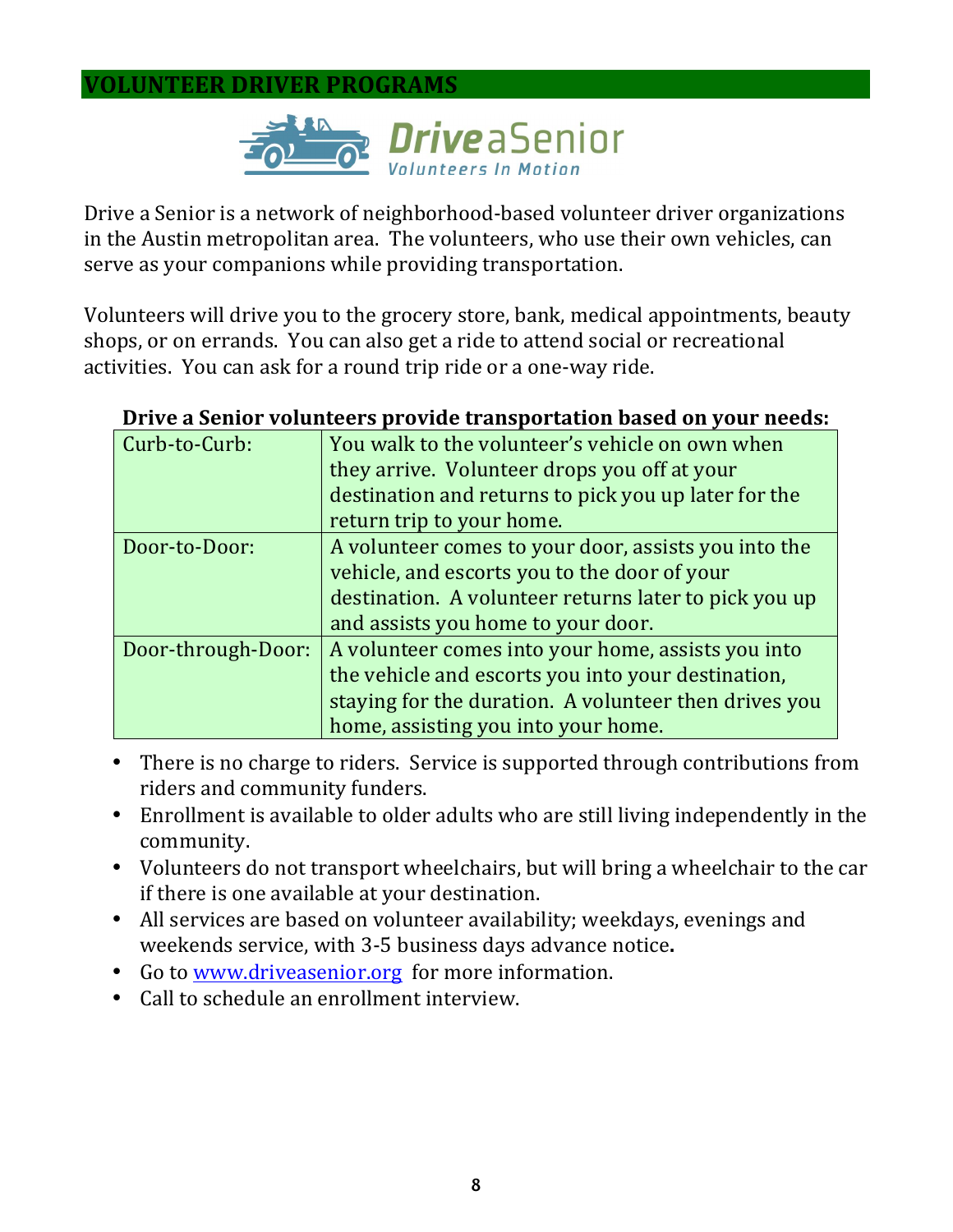| <b>Drive a Senior - Elgin</b>                                                 |                                           |  |
|-------------------------------------------------------------------------------|-------------------------------------------|--|
| <b>Office</b>                                                                 | <b>Call for scheduling rides</b>          |  |
| P.O. Box 1368/1210 Hwy 290<br>Elgin, TX 78621                                 | 512-281-6065<br>$9:00$ am - 12:00 pm, M-F |  |
| Clients 60+ live within this service area but may have appointments elsewhere |                                           |  |
| 78621                                                                         |                                           |  |

| Drive a Senior - North Central Austin                                         |                           |  |
|-------------------------------------------------------------------------------|---------------------------|--|
| <b>Office</b>                                                                 | Call for scheduling rides |  |
| 1640 E. 2nd. St., Ste B-200                                                   | $(512)$ 453-2273          |  |
| Austin, TX 78702                                                              | 9:00 am - 12:00 pm, M-F   |  |
| Clients 60+ live within this service area but may have appointments elsewhere |                           |  |
| NORTH-FM 1325 and Toll Road 45, EAST-I-35, SOUTH-45th St,                     |                           |  |
| WEST-Burnet Road to 183, to Mopac                                             |                           |  |

| <b>Drive a Senior - North East Austin</b>                                     |                                             |  |
|-------------------------------------------------------------------------------|---------------------------------------------|--|
| <b>Office</b>                                                                 | <b>Call for scheduling rides</b>            |  |
| 6100 Berkman Drive<br><b>Austin, TX 78723</b>                                 | $(512)$ 459-1122<br>9:00 am - 12:00 pm, M-F |  |
| Clients 60+ live within this service area but may have appointments elsewhere |                                             |  |
| NORTH-Parmer, EAST-Decker Lane, SOUTH-Cesar Chavez, WEST-I-35                 |                                             |  |

| Drive a Senior - serving Round Rock/Pflugerville/North Austin                 |                           |  |
|-------------------------------------------------------------------------------|---------------------------|--|
| <b>Office</b>                                                                 | Call for scheduling rides |  |
| 2498 E. Palm Valley Blvd.                                                     | $(512)$ 310-1060          |  |
| Round Rock, TX 78665                                                          | $9:00$ am - 1:00 pm, M-F  |  |
| Clients 60+ live within this service area but may have appointments elsewhere |                           |  |

Weekly van service to HEB and Walmart

| <b>Drive a Senior - South Austin</b>                                          |                                  |  |
|-------------------------------------------------------------------------------|----------------------------------|--|
| <b>Office</b>                                                                 | <b>Call for scheduling rides</b> |  |
| 205 E. Monroe St.                                                             | $(512)$ 445-5552                 |  |
| <b>Austin, TX 78704</b>                                                       | $9:00$ am - 12:00 pm, M-F        |  |
| Clients 60+ live within this service area but may have appointments elsewhere |                                  |  |
| 78704, 78739, 78745, 78748, 78749                                             |                                  |  |
| Partial zip codes covered: 78702, 78741, 78744, 78747                         |                                  |  |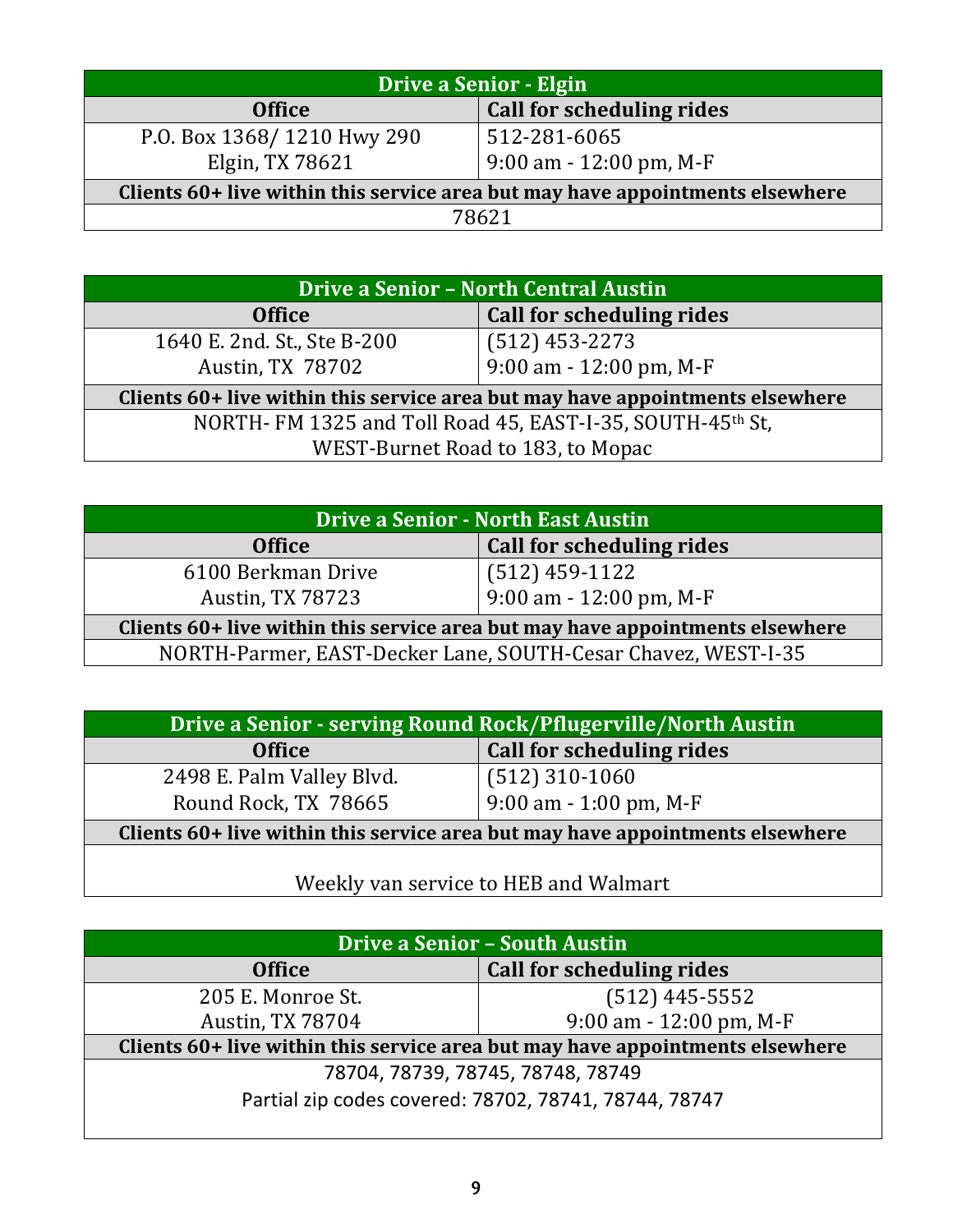| <b>Drive a Senior - Southwest Austin</b>                                      |                                  |  |
|-------------------------------------------------------------------------------|----------------------------------|--|
| <b>Office</b>                                                                 | <b>Call for scheduling rides</b> |  |
| 3801 N Capital Of Texas Hwy, #E240-77                                         | $(512)$ 364-6501                 |  |
| <b>Austin, TX 78746</b>                                                       | $9:00$ am - 12:00 pm, M-F        |  |
|                                                                               |                                  |  |
| Clients 60+ live within this service area but may have appointments elsewhere |                                  |  |
| Serves zip codes: 78733, 78735, 78746 and                                     |                                  |  |
| partial coverage of 78734, 78736, 78737, 78738                                |                                  |  |
|                                                                               |                                  |  |
|                                                                               |                                  |  |
| <b>Drive a Senior - West Austin</b>                                           |                                  |  |
| <b>Office</b>                                                                 | <b>Call for scheduling rides</b> |  |
| 2601 Exposition Blvd                                                          | $(512)$ 472-6339                 |  |
| <b>Austin, TX 78703</b>                                                       | $9:00$ am - 5:00 pm, M-F         |  |
| Clients 60+ live within this service area but may have appointments elsewhere |                                  |  |
| NORTH-183, EAST-Burnet Road to 45 <sup>th</sup> St, then East to I-35,        |                                  |  |
| SOUTH-Lady Bird Lake, WEST- Capital of TX Hwy to Lady Bird Lake               |                                  |  |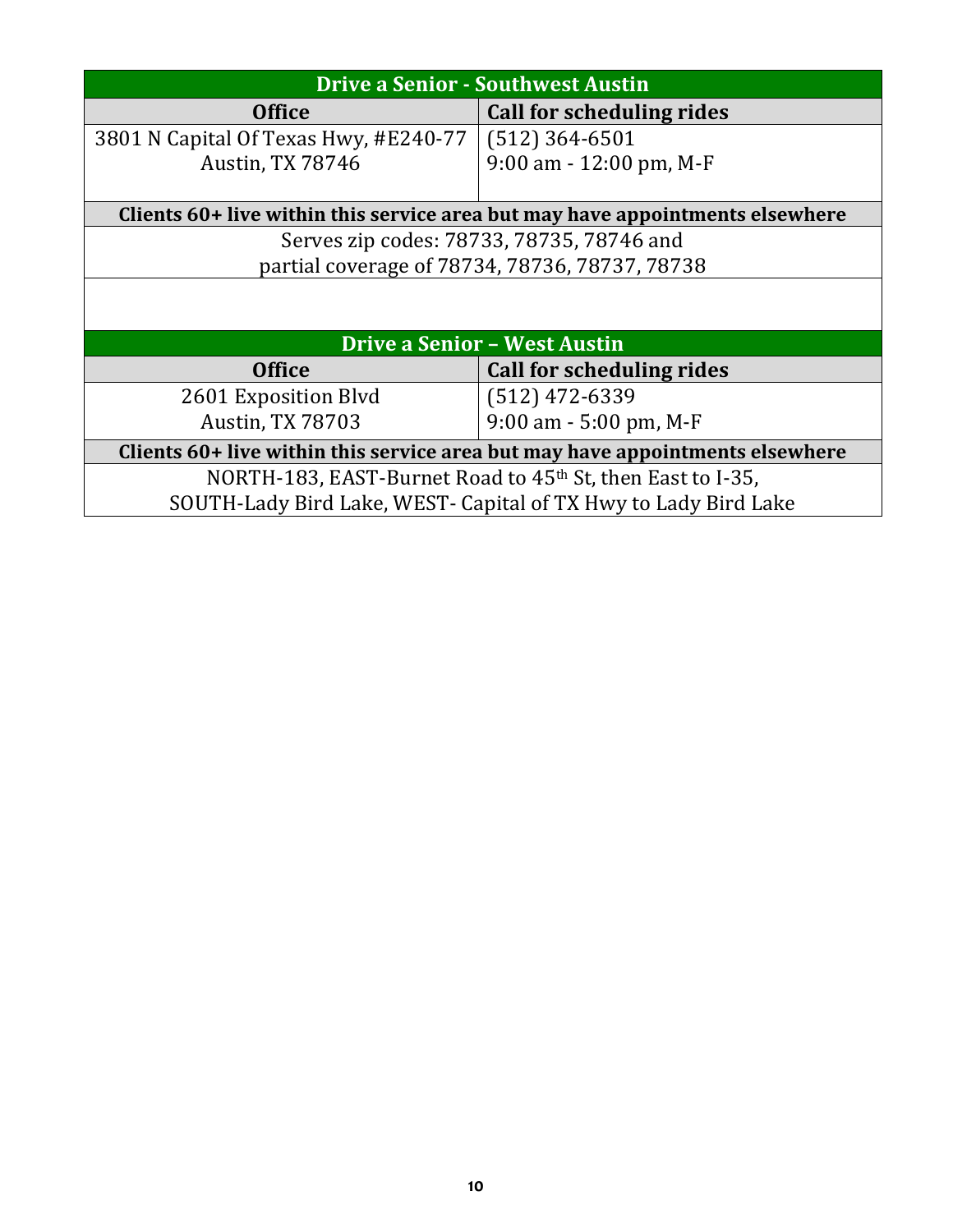#### **Drive a Senior Northwest- A Faith in Action Program**

Volunteer drivers take clients to doctor appointments, grocery stores and on errands. Other support services offered: friendly visiting in the home or by phone and minor home repair.

Fare: No cost to riders. Rider donations and community contributions. No wheelchairs

Call for scheduling initial assessment appointment to enroll Scheduling:  $9:00$  am –  $4:00$  pm

Advance notice required: 3 business days

Level of assistance: curb-to-curb, door-to-door and door-thru-door

Geographic boundaries: NORTH-FM 2243, EAST-Parmer Lane, SOUTH-Loop 360 to Duval, SOUTHWEST border is the Lake, WEST-620 to Steiner Ranch & River Place

(512) 250-5021) Email: rides@driveaseniornorthwest.org www.driveaseniornorthwest.org

#### **Faith in Action-Georgetown**

Volunteer drivers take clients to doctor appointments, grocery stores and on errands. Other support services offered: friendly visiting in the home or by phone and minor home repair.

Fare: No cost to riders. Rider donations and community contributions. No wheelchairs

Call for scheduling initial assessment appointment to enroll Scheduling: 9:00 am 12:00pm M-F

Advance notice required: 3 business days

Level of assistance: curb-to-curb, door-to-door and door-thru-door

Geographic boundaries: Georgetown city limits

 $(512)$  868-9544) Email: gt@fiacaregivers.org

%%%www.faithinactiongeorgetown.org

#### **American!Cancer!Society!\ Road!to!Recovery**

This volunteer staffed program picks up patients from their homes and takes them to any cancer-related appointment.

Fare: FREE No wheelchairs Call for scheduling:  $8:00$  am  $-4:30$  pm, M-F Advance notice: 3 business days Level of assistance: depends on driver Geographic boundaries: Travis and surrounding counties. (877) 227-1618 (toll free) Apply by phone.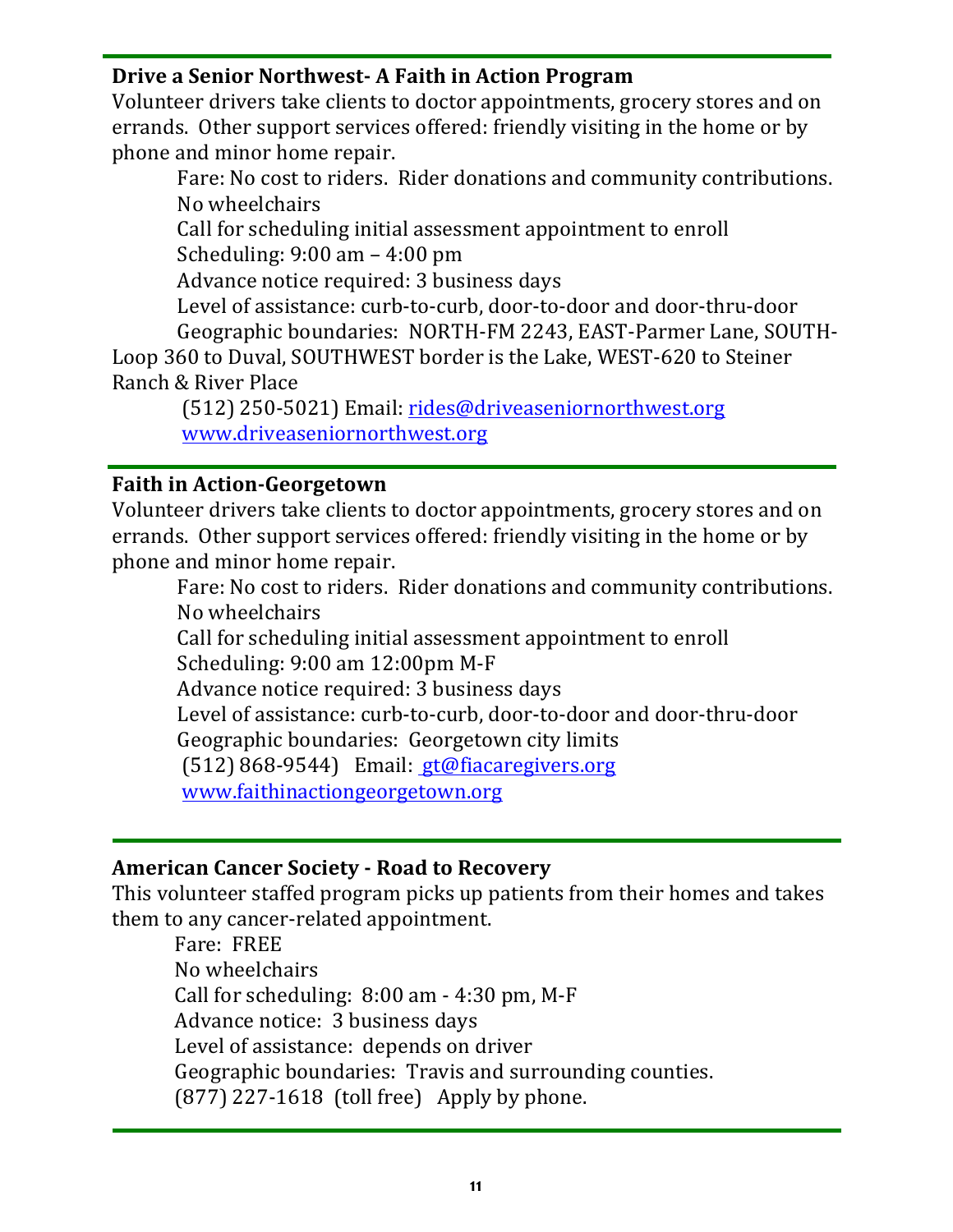#### **United for the People**

Transportation for Veterans from their homes to VA appointments in Cedar Park and Austin.

(512-298-2532) Email: admin@unitedforthepeople.org www.unitedforthepeople.org

#### **Business shuttles**

Some health care providers in the Austin metropolitan area provide transportation to and from appointments for specific procedures or services. Typically, these services are for adult day care programs, ophthalmology care physical therapy programs or Medicare Advantage programs. Contact your service provider to inquire about transportation.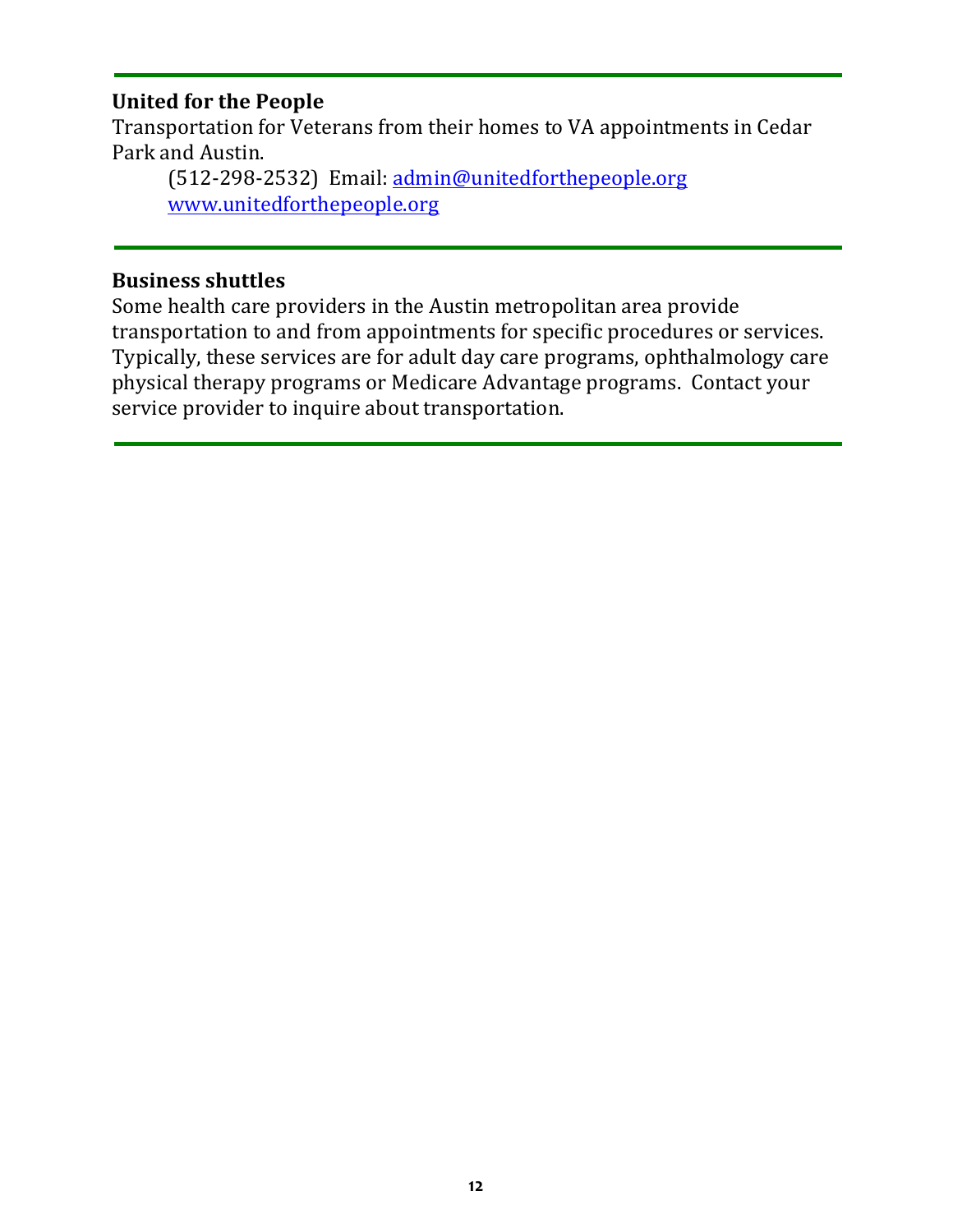#### **AUSTIN'S!SENIOR!CENTER!AND!NEIGHBORHOOD!TRANSPORTATION**

#### Austin's Parks and Recreation Department (PARD)

Provides rides along *set routes* to senior centers and senior lunch programs with suggested donation of  $$1.00$ .

*Reserve-a-ride* is for non-emergencies such as medical appointments and grocery stores for a fee of \$3 one-way. Rides outside of the set routes require 24-hour reservations and are subject to availability of the program's vehicles.

(512) 974-1464 M-F, 8am-5pm

#### **MEDICAID RECIPIENT TRANSPORTATION**

Elderly Medicaid recipients living in the Austin metropolitan area may qualify for free transportation to doctor or dentist appointments and pharmacies if they are not residing in a long term care facility, or do not have dual enrollment in Medicare and Medicaid. Health and Human Services does not have vehicles, but pays for Capital Metro or CARTS services and taxis. You also must not have any other way to get to the doctor, dentist or drug store.

Medicaid toll free: (877) MED-TRIP (877-633-8747) M - F, 8 a.m. to 5 p.m. Complete details available on-line at www.hhsc.state.tx.us/QuickAnswers/index.shtml - Get\_Ride

Call at least 2 work days or more before you need a ride. If you need to travel a long way out of town to see your doctor, call at least 5 work days before you need a ride.

#### **RURAL!TRANSPORTATION**

**Aarios International (limo service & airport service):** serving central Texas, Horseshoe Bay, Marble Falls (512) 755-0937 www.aarios.com

**Aloha Taxi:** Serves San Marcos, Kyle and Buda (512) 392-2222 www.alohataxi.com has wheelchair accessibility

Angel Wings: Serves Bastrop, Lee, Fayette, and Caldwell Counties (512) 636-7584

**Bastrop County Taxi & Charter Service** (512) 281-6362

**Bluebonnet Shuttle:** Serves Lampasas, Burnet, Llano, Williamson and Travis counties. Wheelchair accessible. Call for rates. 24 hr notice suggested. (512) 689-0981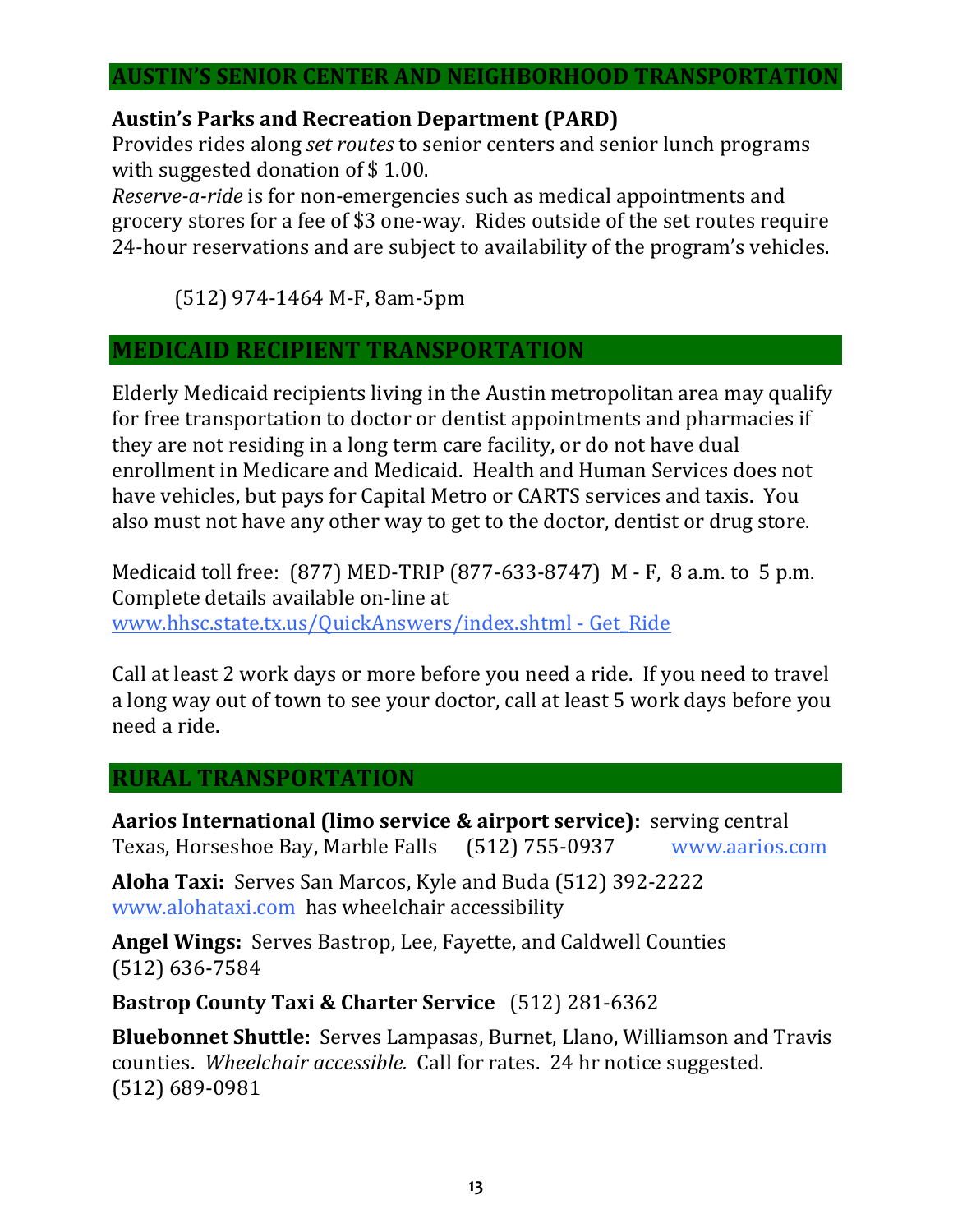#### **CARTS**

Capital Area Rural Transportation System (CARTS)



provides curb to curb transportation services to people in Bastrop, Blanco, Burnet, Caldwell, Fayette, Hays, Lee Counties as well as the non-urbanized areas of Travis and Williamson Counties. Please reserve twenty-four (24) hours in advance for wheelchair accessible buses. As service frequency varies, specific information relative to your community can be found at www.ridecarts.com or by calling  $(800)$  456 – RIDE  $(7433)$ . Destinations can include nutrition sites, Senior Activity Centers, shopping, medical facilities, governmental or social services. Fares can vary based upon the destination.

**Celebration Limo's:** (airport service) serves central Texas (830) 693-0800

Hays Taxi: Serves San Marcos and Hays Counties (512) 665-0048

**Hill Country Transit District (The Hop): Serves Llano County and Central \,** Texas

 $(800)$  791-9601 www.takethehop.com

**Lago Vista Volunteers:** Serves Jonestown and Lago Vista areas (512) 267-1567

**Lakeway Service League: Serves Lakeway and The Hills areas** (512) 261-3514 www.lakeway.org

**Rural Opportunities Providing Encouragement (ROPE):** Provides rides to non-critical medical and dental appointments. Serves Burnet & Llano counties.

 $(830)$  693-0700 www.ropeagency.com

**VETRIDES:** FREE rides to veterans, their dependents and caregivers living in Burnet, Llano and Lampasas Counties to destinations necessary to maintain lifestyle and health (Hospital, clinic, doctor's offices, pharmacies, grocery store). Transport to Temple and San Antonio for VA hospital appointments. (877) 851-8838

#### **HOME HEALTH AND PERSONAL CARE SERVICES**

Some home health and personal care companies provide transportation as part of the package of services offered to enrolled clients. As with other services, transportation is usually booked in  $2 - 4$  hour segments for a fee. If you are currently enrolled for these services, ask your provider whether transportation is an optional service. Check the Yellow Pages of the local phone directories for listings under HOME HEALTH SERVICES or contact the Area Agency on Aging of the Capital Area (512) 916-6062 or toll free (888)  $622-9111$  for information and referral.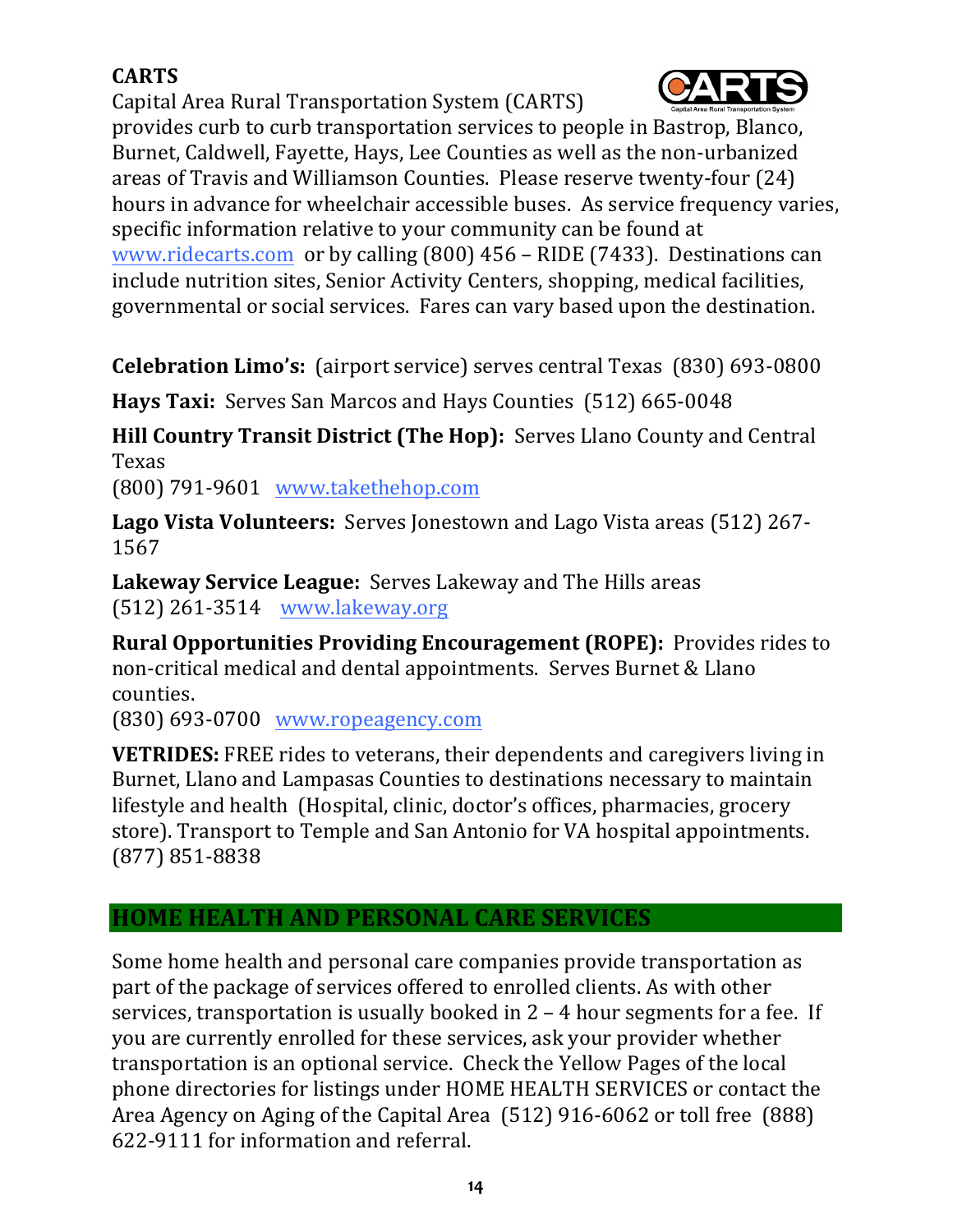#### **WHEELCHAIR ACCESSIBLE SERVICES**

#### **MetroAccess**

MetroAccess is a demand-response, shared-ride service offered by Capital Metro for people whose disabilities prevent them from riding regular bus and rail service. MetroAccess is an advanced reservation system with the service area and the hours of operation dictated by the service area and the hours of the Capital Metro bus service. Reservations can be made up to three days in advance over the phone or up to six days in advance online.

Individuals interested in becoming a MetroAccess rider must go through an eligibility process. For information about the eligibility process, to request a MetroAccess application (applications should be brought to eligibility appointments, not mailed) or to schedule an appointment, please call:  $(512)$  389-7501. For more information about the MetroAccess program, please call:

Eligibility: (512) 389-7501 Reservations: (512) 478-9647 Cancellations: (512) 385-1268 Open Returns: (512) 385-1271 Where's My Ride?: (512) 389-2767 or (512) 389-2768

#### Access-A-Ride

Access-a-Ride is a demand-response service provided by Yellow Cab. It is available 24 hours a day, 365 days a year to certified Capital MetroAccess customers, including those using nontransferable mobility devices. Access-a-Ride is a cost-shared service supported by Capital Metro, but is not part of the ADA-mandated paratransit program, and rides are not guaranteed.

Service is available anywhere within the Greater Austin area serviced by Yellow Cab, with no mileage restrictions. There are no limits on the purpose of a trip; use Access-a-Ride to go grocery shopping or out to dinner, for an emergency doctor visit, to attend a meeting or lecture, or to visit a friend.

**You!must!be!a!certified!MetroAccess!customer!to!use!the!Access\a\** Ride program. To join the Access-a-Ride program, please call (512) **434\7712**.%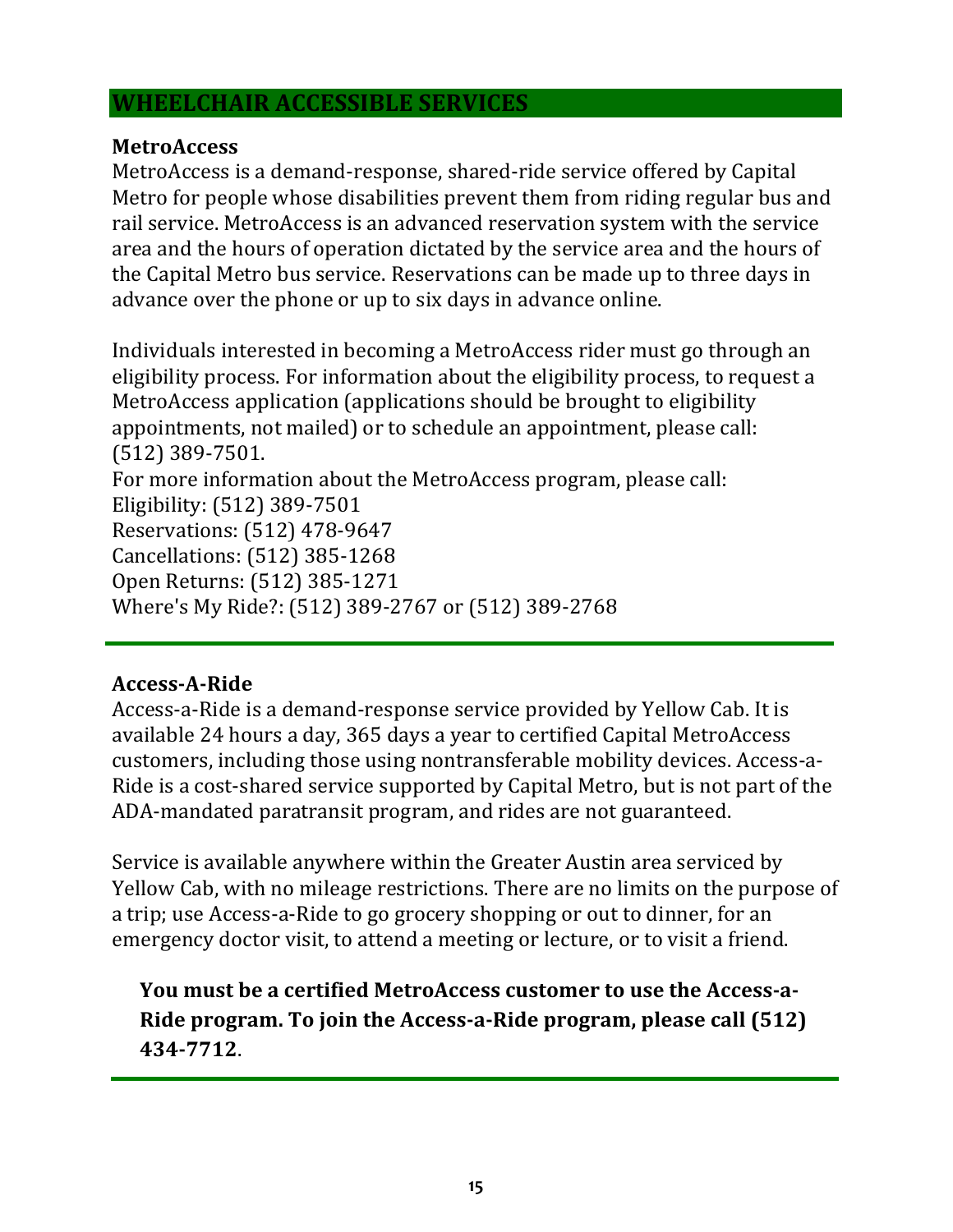#### **Accessible!Taxi!Services**

Some Taxi companies in the greater Austin area offer pre-arranged and response/demand sedans and vans for riders with wheelchairs. Check the TAXICAB listing in the Yellow Pages of the local phone book. Some taxi companies that accommodate power wheelchairs and scooters are:

Ace Taxi (888) 582-8646 Austin Cab (512) 478-2222 Dedicated Medical Transportation (512) 472-7433 Lone Star Cab (512) 836-4900 Yellow Cab (512) 452-9999





#### **Accessible!vehicle!rentals!&!vehicle!conversions**

See yellow pages or web search under VANS RENTING & LEASING, WHEELCHAIR ACCESSIBLE VEHICLES

#### **AMBULANCE SERVICES**

#### For Emergency Transport always call 911

For non-emergency situations, call the ambulance company in advance to determine cost and payment arrangements. Insurance coverage for ambulances is usually restrictive so it is best to check with your insurance company ahead of time to determine coverage. Ambulance companies often require cash payment at the time of transfer. Billing is on a flat fee plus mileage basis, with extra charges for additional service such as oxygen. Check the Yellow Pages of local phone directories for listings under AMBULANCE SERVICE.

#### **LOCAL!BUS!AND!RAIL**

Capital Metro is the regional transportation provider in Central Texas offering over 80 bus routes and a commuter rail service, MetroRail. The agency provides bus and rail service in the Austin metropolitan area, serving the City of Austin, and the surrounding communities of Leander, Lago Vista, Jonestown, Manor, San Leanna, Volente, Point Venture and portions of Travis County and Williamson County.

For additional bus and rail information, call the GO Line at (512) 474-1200 or visit www.capmetro.org.

Seniors (65+), riders with disabilities, MetroAccess-certified individuals and reserve/active military ride fixed route bus lines **FREE** with a Capital Metro-issued ID available at the Transit Store.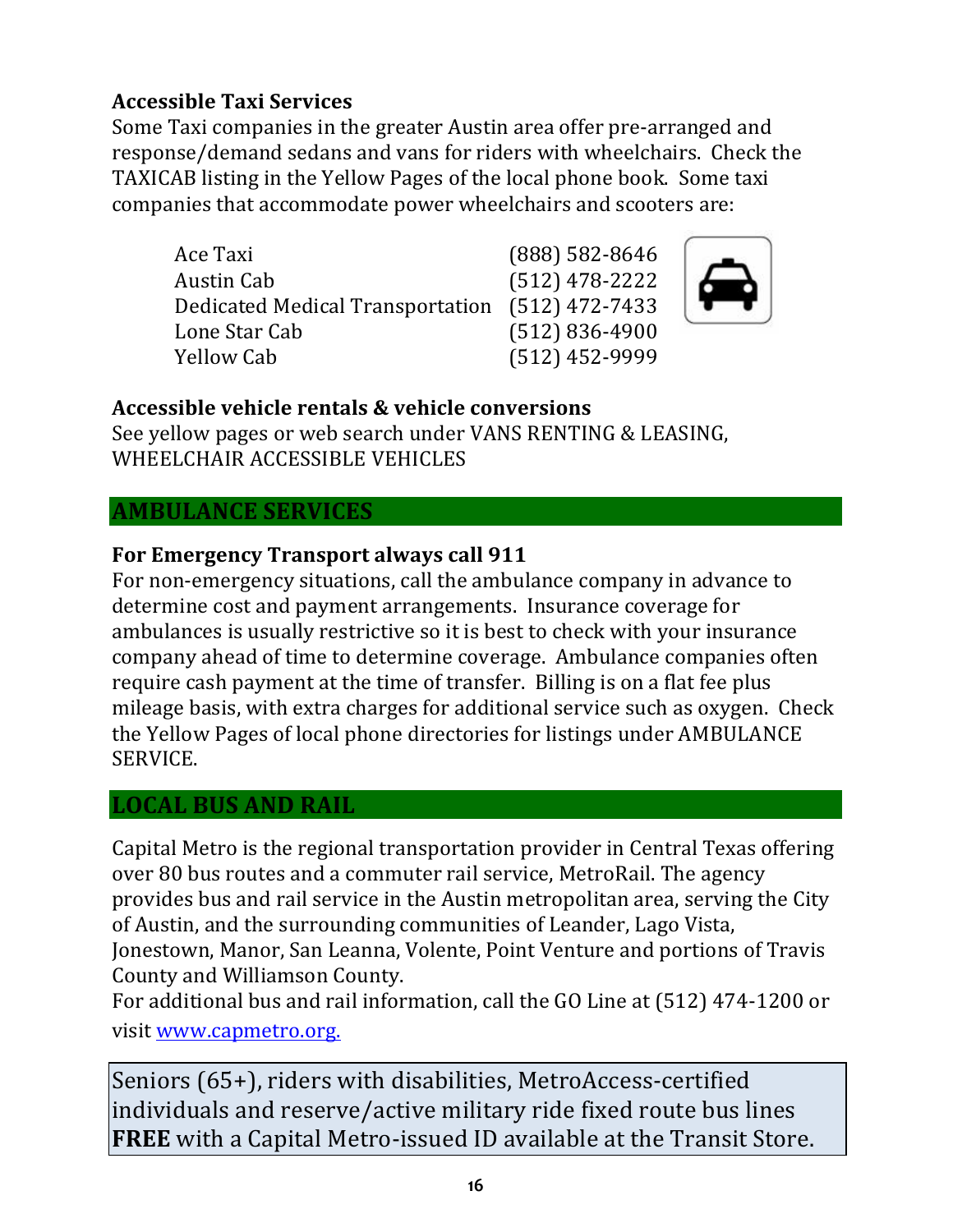#### **Public Transportation Training**

Many people have never ridden public transportation before and it can be a confusing experience. Capital Metro helps new users learn to read a schedule, make a reservation, get on, pay for, and ride their vehicles. Contact the Travel Trainer for details at:  $(512)$  379-6083

#### **Capital Metro I.D.'s, Maps, Schedules and Info**

Customer Service Center/Transit Store 323 Congress Ave. Austin, TX 78701 (512) 474-1200 (information) (512) 389-0190 (complaints) (512) 474-1200 (specific route Information) (512) 389-7454 (transit store)

Capital Metro provides an online trip planner at www.capmetro.org, in addition to individual route maps and a complete service guide called *Destinations*, which is available free of charge online. Customers can purchase a printed copy at the Transit Store for \$3, or can order one by phone or online for  $$5$  (includes  $$2$  shipping and handling). Individual route maps are available free of charge on board your bus. Route schedules are at major bus stops.

#### Limited routes specifically designed for senior riders

Capital Metro offers two routes for older riders and passengers with mobility difficulties. Routes #151 Allandale and #161 Dellwood operate with 15passenger, lift-equipped vans and make stops at several of the area's major medical complexes, service facilities, shopping malls and grocery stores.

#151 operates on Tuesdays, Thursdays and Saturdays, every hour between  $9$  a.m. and  $3$  p.m. #161 Dellwood operates every hour between 9 a.m. and 3 p.m. on Mondays, Wednesdays and Fridays.

See maps and schedules of both routes on the Capital Metro Web site (www.capmetro.org) or in Destinations, Capital Metro's official schedule book.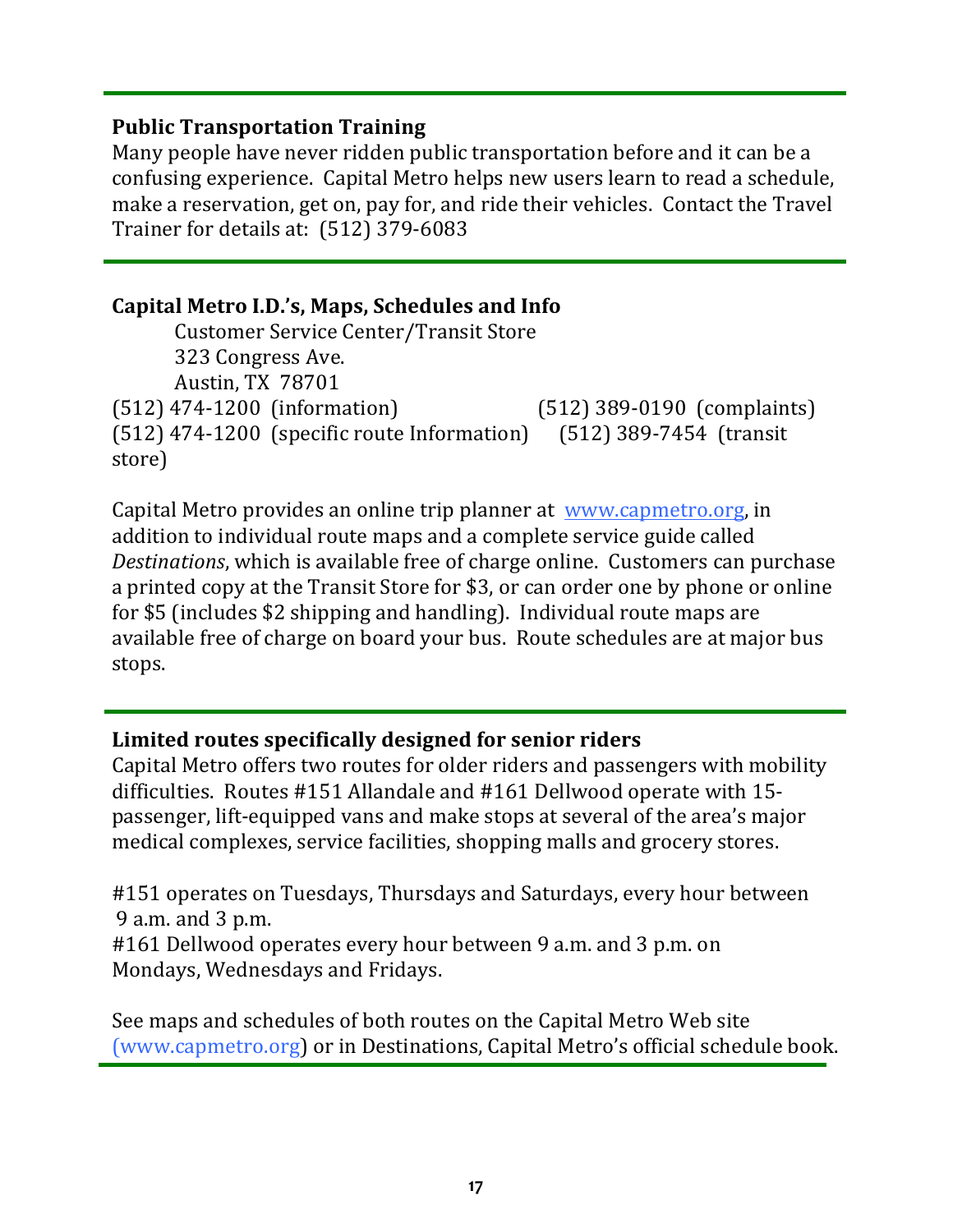#### **Special accommodations for fixed routes**

Capital Metro accommodates the special needs of senior citizens and passengers with disabilities who choose to use the fixed route service:

- $\bullet$  Large print schedules
- General & schedule information TDD line (512) 385-5872
- Courtesy stop requests due to accessibility barriers
- Automated stop announcement for major stops
- Bus driver-announced stops by special request
- Reserved front of bus seating
- Lift and ramp access on all buses

#### Northwest Dial-A-Ride (A Capital Metro bus service)

An advance registration, door-to-door service, providing service from Lago Vista, Jonestown, and Leander available in every Monday, Wednesday and Friday for direct service to:

- Any location on the Highway 183 corridor between FM 620 and the U.S. 183/MoPac intersection.
- $\bullet$  Highland Mall
- $\bullet$  Lakeline Mall
- Northcross Mall
- The Central Medical Complex—any location within the following area: north of 26th Street, south of 45th Street, west of Guadalupe Street and east of Shoal Creek Boulevard.
- Convenient service to downtown Austin also is available on Route 214 the Lago Vista Feeder (LVF), connecting at Northwest Park & Ride with Route 983 U.S. 183 Express, 984 Northwest Direct or 987 Leander/Northwest Express.

Call 478-RIDE between 8 a.m. and 8 p.m. for more information or reservations.

Seniors and persons with mobility impairments ride FREE.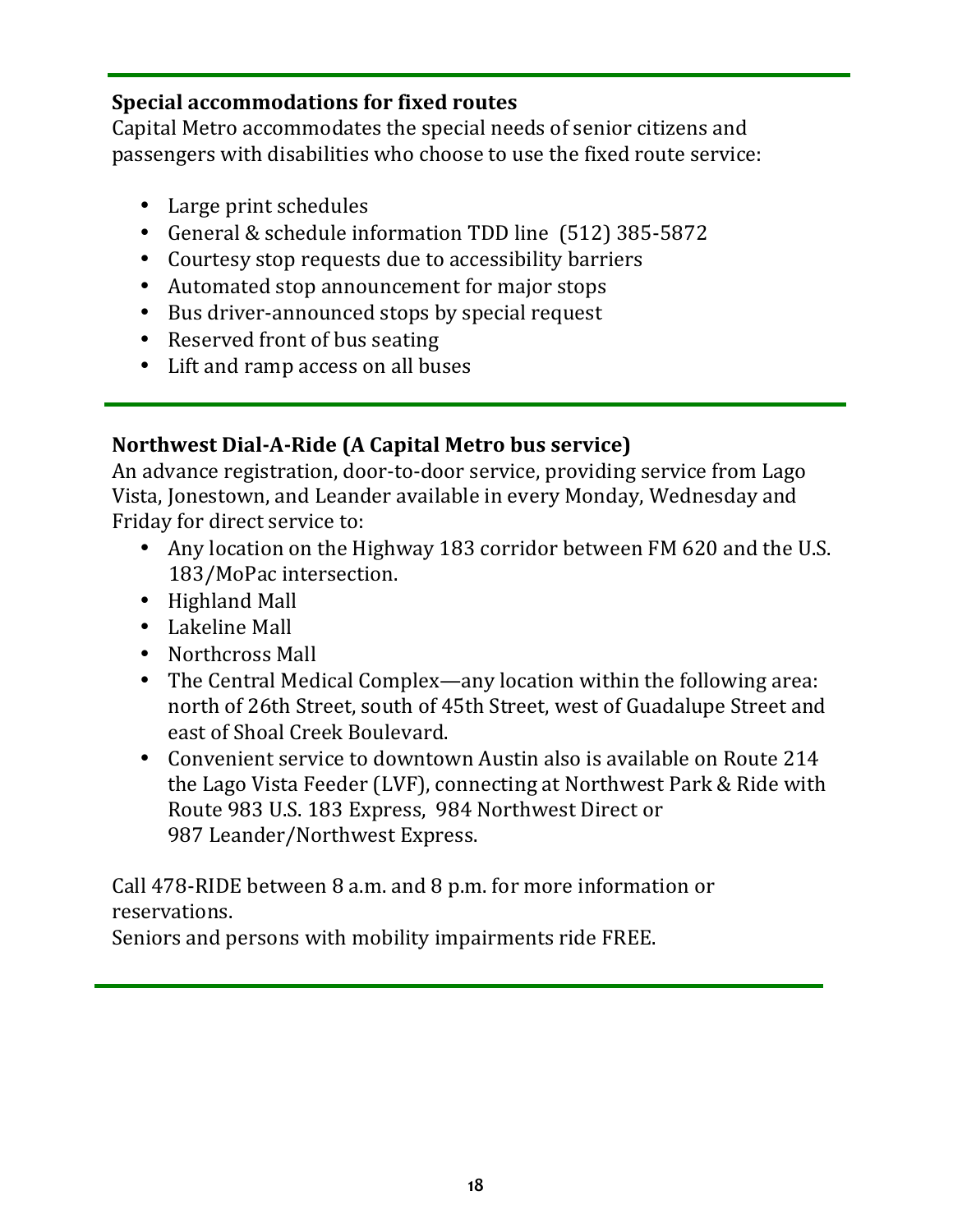#### **LONG"DISTANCE"TRAVEL**

#### **Amtrak** - www.amtrak.com

250 North Lamar Boulevard Austin,%TX 78703

Discounted rates are available for seniors age 62 and older and people with disabilities. Call ahead to inquire about accessibility of station. (800) 872-7245 (Toll Free) (800) 523-6590 (TTY)

**Greyhound Bus** - www.greyhound.com

916 E Koenig Lane Austin, TX 78751  $(512)$  458-4463

Customers with Disabilities Travel Assistance Line (800) 752-4841 (Toll Free) (800) 345-3109 (TTY)

**Kerrville Bus Company** – www.iridekbc.com with daily routes to Houston (512) 389-0090 or (800) 256-2757 or in Spanish at (800) 531-5332

Both bus lines require 48-hour notice prior to departure for a lift equipped bus. Personal care assistants travel at no cost. Certain rules apply.

#### **AIRPORT SHUTTLES**

#### **Airport Super Shuttle**

Has wheelchair accessible vans. TDD Reservations (512) 258-3826 or (800)258-3826 (866) 472-4497



#### **Capital Metro Bus Airport Flyer**

For schedules, call: (512) 474-1200 or visit www.capmetro.org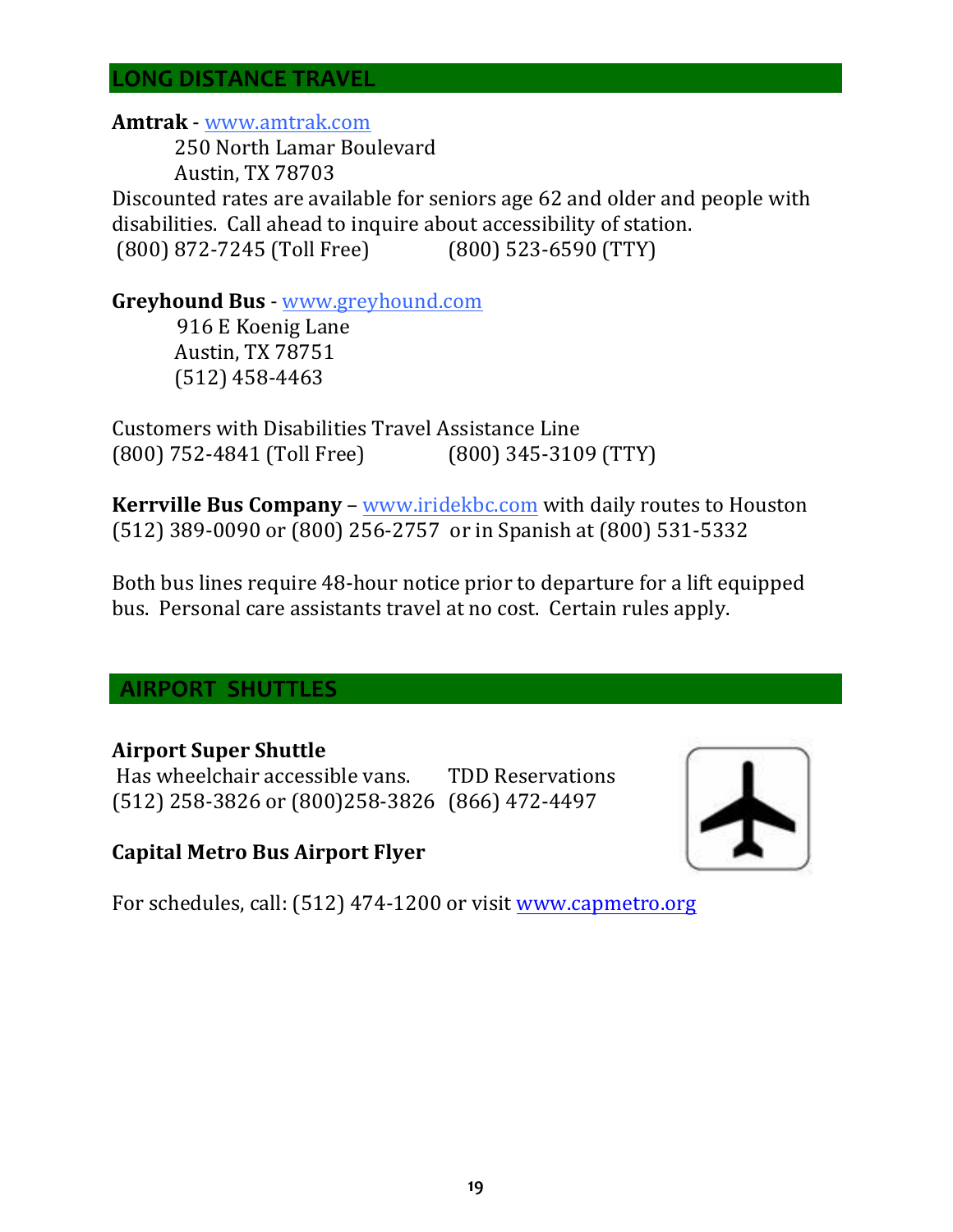#### **USEFUL"NUMBERS**

#### **2\1\1!Texas (Dial!211)**

Formerly called First Call for Help, 2-1-1 Texas, is the new abbreviated dialing code for free, bilingual information and referrals to health and human services and community organizations. 2-1-1 links individuals and families to services provided by nonprofit organizations and government agencies in their community.



#### **Texas Department of Aging & Disability**

This state agency helps seniors and their caregivers with information beyond transportation. You can get find help with medical needs, caregiver support, daytime programs, hospice, residential services and more.

(800) 458-9858 www.dads.state.tx.us

### Where do you go *for answers on aging?*

Aging can create a variety of challenges for caregivers and older adults. Remaining independent and living with dignity become important issues.

Often, you may need advice from experienced and knowledgeable sources. That's where we come in.

When you or someone you care for needs help, call us. We've got most of the answers. If we don't have one for you, we know where to turn.





**Austin local (512) 916-6062 or Toll free 1-888-622-9111**

*Visit our Web site at www.aaacap.org*

Serving the ten county Capital Area since 1982: Bastrop Blanco Burnet Caldwell Fayette Hays Lee Llano Travis Williamson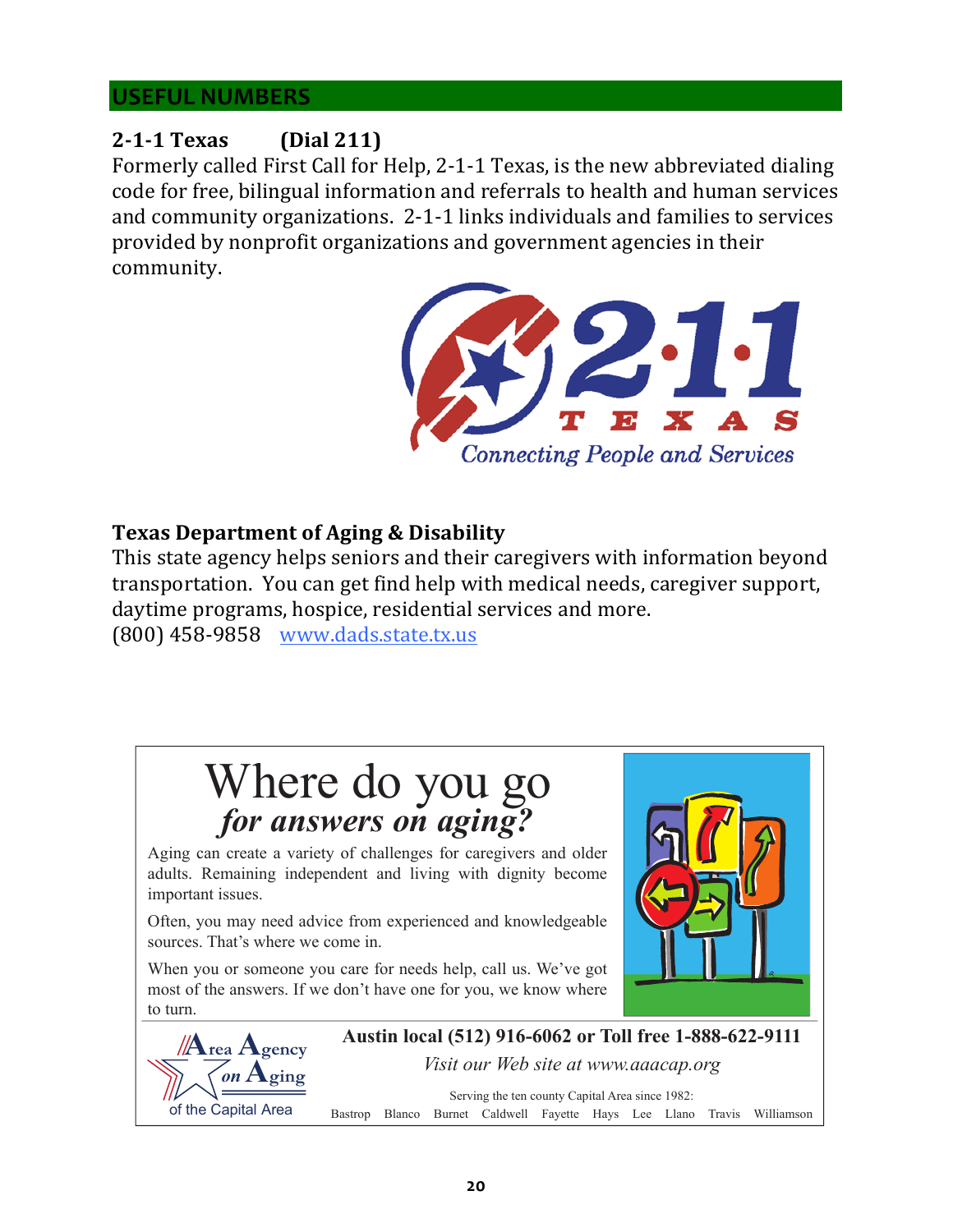## **Important Phone Numbers**

| <b>Name</b> | <b>Phone Number</b> |
|-------------|---------------------|
|             |                     |
|             |                     |
|             |                     |
|             |                     |
|             |                     |
|             |                     |
|             |                     |
|             |                     |
|             |                     |
|             |                     |
|             |                     |
|             |                     |
|             |                     |
|             |                     |
|             |                     |